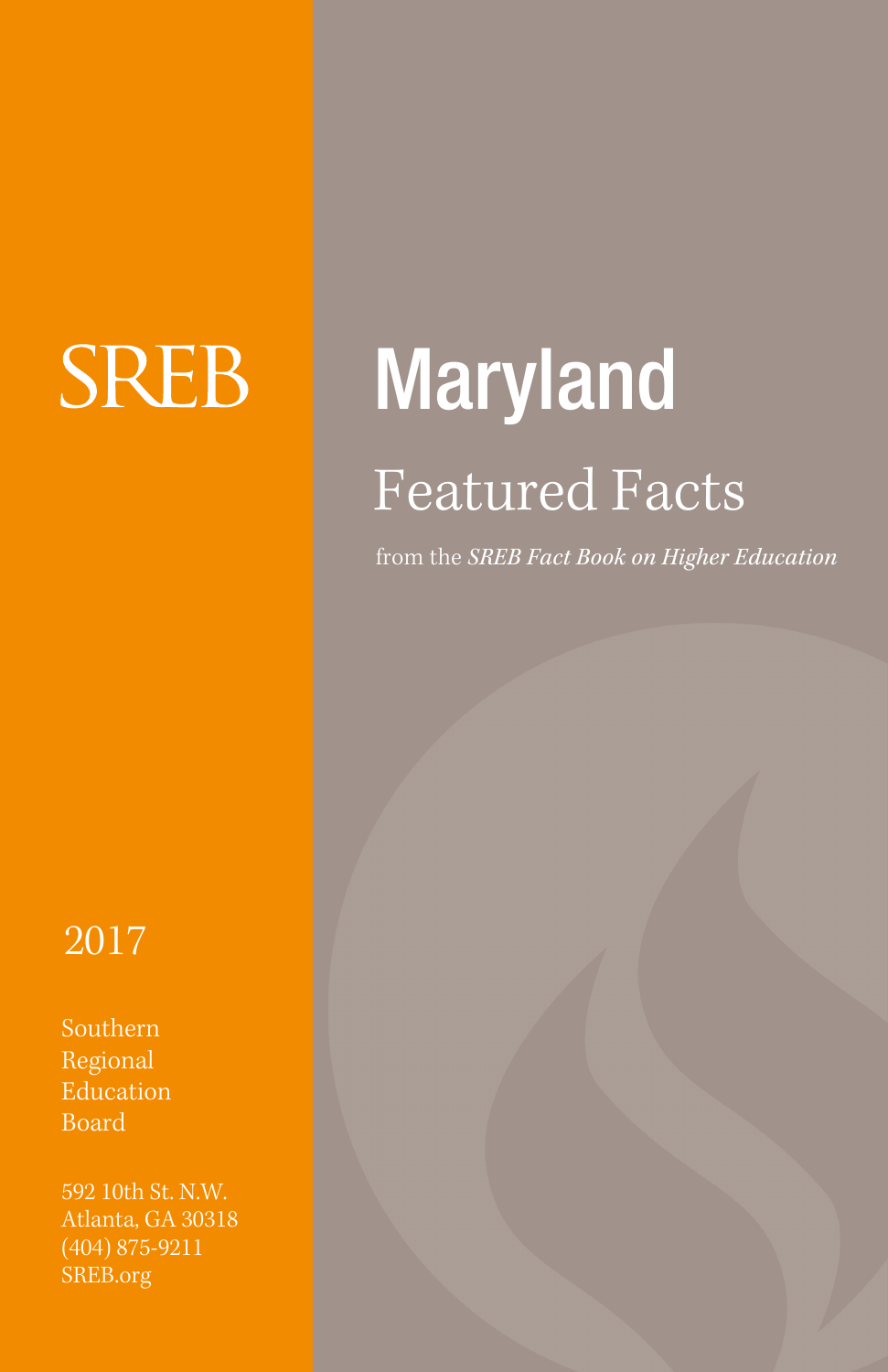

# The College Completion Challenge

*Improving Education Attainment. Maintaining Affordability. Preparing the Workforce*

### **Education attainment continues slow climb upward**

Increasing education attainment levels continues to be a top issue for state policymakers and education professionals. They know that good jobs (those paying at least \$35,000 annually to workers under age 45 and \$45,000 to workers ages 45 and older) increasingly are going to people with associate degrees or higher, according to the Georgetown University Center on Education and the Workforce. The percentage of working-age adults with an associate degree or higher in the SREB region still trails the national average. In the SREB region, the percentage of working-age adults (ages 25 to 64 years old) with an associate degree or higher was 37 percent in 2015, up from 35 percent in 2009 but lower than the 41 percent for the nation.

Data on educational progress at various points in the education pipeline offer some good news, but they also suggest the region might face some challenges. The good news is that the SREB region again increased in pre-K-12 enrollment from 2004 to 2014 — growth that will soon makes its way to college. More good news is that high schools will see a net gain of high school graduates by 2031-32, according to the Knocking at the College Door Projections of High School Graduates. No other region is expected to have a net gain by 2031-32.

The fact that pre-K-12 enrollment and high school graduation rates are increasing is also good news for the potential improvement in education attainment levels. Pre-K through grade 12 enrollment rose 9 percent in the SREB region between fall 2004 and fall 2014. Nationwide, the increase was more modest, at 3 percent. As for high school graduation rates in the SREB region, the Adjusted Cohort Graduation Rate (ACGR) rose from 82 percent in 2012-13 to 86 percent in 2014-15, a larger gain than that of the nation, which was nearly 2 percentage points during that time.

### **Improving college enrollment and completion rates proving difficult**

While the future looks positive for college enrollment in the nation and region, the immediate past saw college enrollment in the United States decline. Without substantial increases in college enrollment and completion, the nation cannot improve its education attainment level. Total college enrollment declined almost 7 percent nationwide between fall 2010 and fall 2015. The SREB region also experienced a decrease with total enrollment dropping at a lower rate: 4 percent. The declines in enrollment varied by race/ethnicity, student level, part-time/full-time status, and type of institution. In the SREB region, total enrollment declined for white and black students, 11 and 9 percent respectively. Undergraduate enrollment decreased almost 5 percent, but graduate and professional enrollment increased nearly 1 percent between 2010 and 2015. Enrollment at four-year institutions increased about 2 percent while two-year college enrollment dropped 11 percent.

College progression rates are rising slowly but substantially at four-year institutions. If this continues, it will lead to higher completion rates. The cohort who entered in fall 2009 as first-time, full-time bachelor's degree seeking students had a 77 percent progression rate as of 2014-15 — a 5 percentage point increase over the last 10 years. Progression rates for degree- or certificate-seeking students at two-year colleges are slowly rising. First-time, full-time, degree- or certificate-seeking students who enrolled in two-year colleges in fall 2012 in the SREB region had a 52 percent progression rate by 2014-15, a 1 percentage point increase over those who entered in fall 2007.

### **College affordability challenges efforts to raise education attainment levels**

Keeping college affordable remains a challenge for SREB states and continues to be a key policy challenge for the region. Many factors, including tuition and fees, student financial aid, state support of higher education, and family income, affect college affordability, making it difficult for policymakers to unravel the complexities of funding postsecondary education. The data indicate that most students and their families continue to struggle with college costs.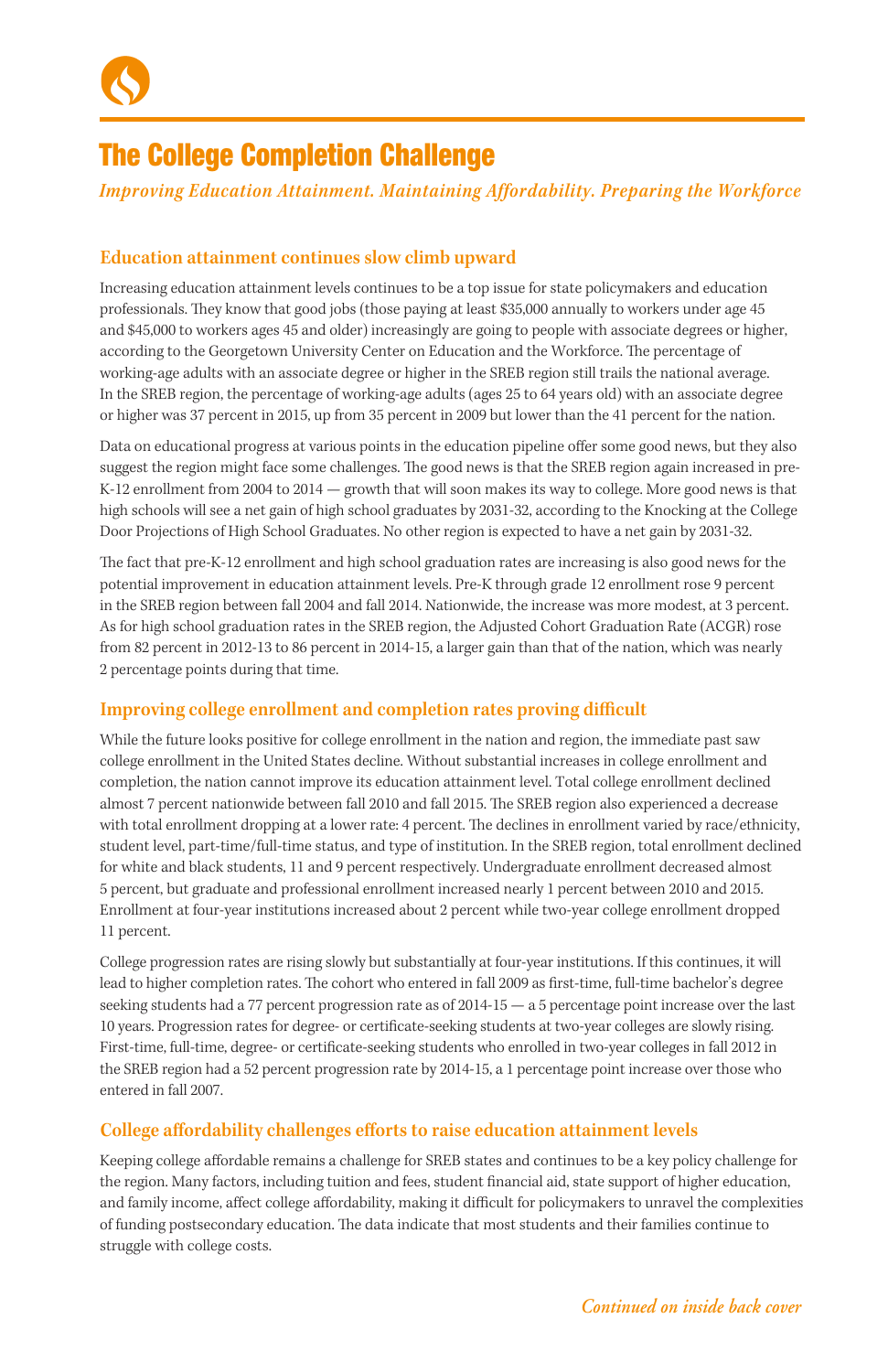

# **Message from the SREB president**

When SREB first published the *Fact Book on Higher Education* in 1956, only 6 percent of the region's adults held bachelor's degrees. By 2015, that percentage had risen to 29 percent of the working-age population — over 37 percent of that population if we include those with associate degrees.

SREB's Challenge to Lead goals for education call for states to prepare 60 percent of its working-age population with a postsecondary certificate or associate degree — or higher — by 2020. The SREB *Fact Book* provides key data to help states track their progress toward that goal. It includes data that allow us to examine long-term national, regional and state trends. It also includes data from our own SREB-State Data Exchange survey that provide critical information about the progress states are making and the work that still needs to be done.

Data Exchange survey data are collected at the institution level and are cataloged in electronic files on the SREB website. Policymakers and their researchers can access these data to examine transitions in the education pipeline. They can identify for themselves gaps in the progress of their state's students, and then consider how to encourage college-ready high school graduates to pursue postsecondary education and complete postsecondary credentials.

This 2017 *Fact Book* reveals that the region has made progress on some of its key college readiness and postsecondary completion measures. Public high school graduation rates, college progression rates, and degrees and certificates awarded are all areas that have seen increases. State support for public four-year institutions has increased recently, potentially signaling a change from the past downward trend of state appropriations.

It also highlights areas that need our attention. College enrollment is down slightly numbers we cannot ignore if we are to improve postsecondary attainment. Rising college tuition and fees, particularly in relation to family income, threatens college affordability. Additionally, more students are graduating with student loan debt — and the amounts they owe are rising. Too many of them are questioning the value of a college education. These factors will ultimately affect college completion and educational attainment. You'll want to study these issues more closely in the pages that follow.

This 2017 *Fact Book* continues its more-than-60-year tradition of being an asset to the region. Whether through the book or the online repository of data at sreb.org/factbook, policymakers can get the information they need to help them evaluate their state's progress toward education goals — within the context of the region and the nation. I know you'll turn to it as often as I do.

Wavid S Spence

Dave Spence President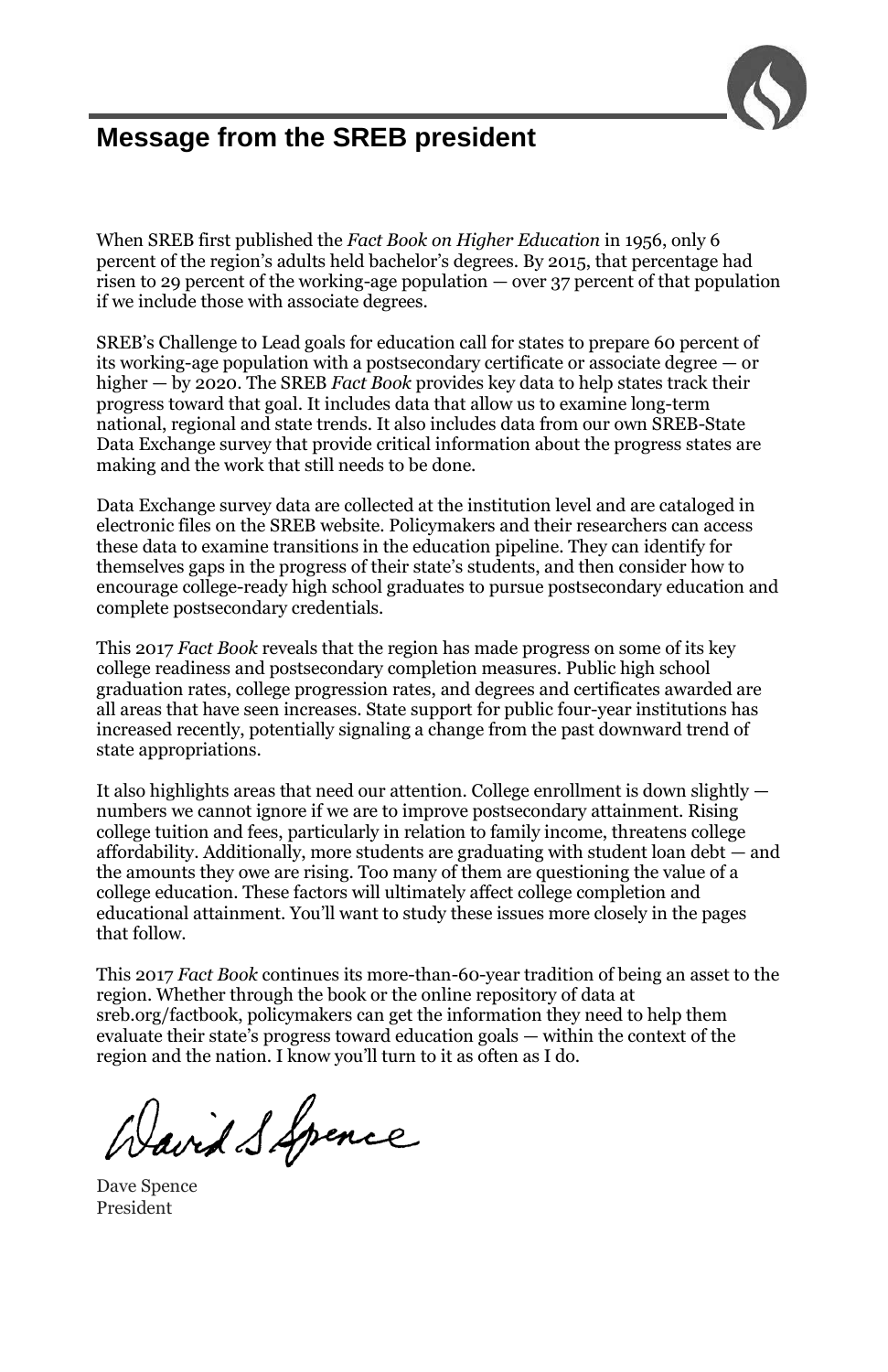



Source: Table 1, U.S. Census Bureau.

Over half (50.5 percent) of the nation's population growth from 2016 to 2026 is expected to be in the 16 SREB states — an increase of nearly 15 million. Maryland's population is projected to increase by 13 percent (797,700 people) by 2026.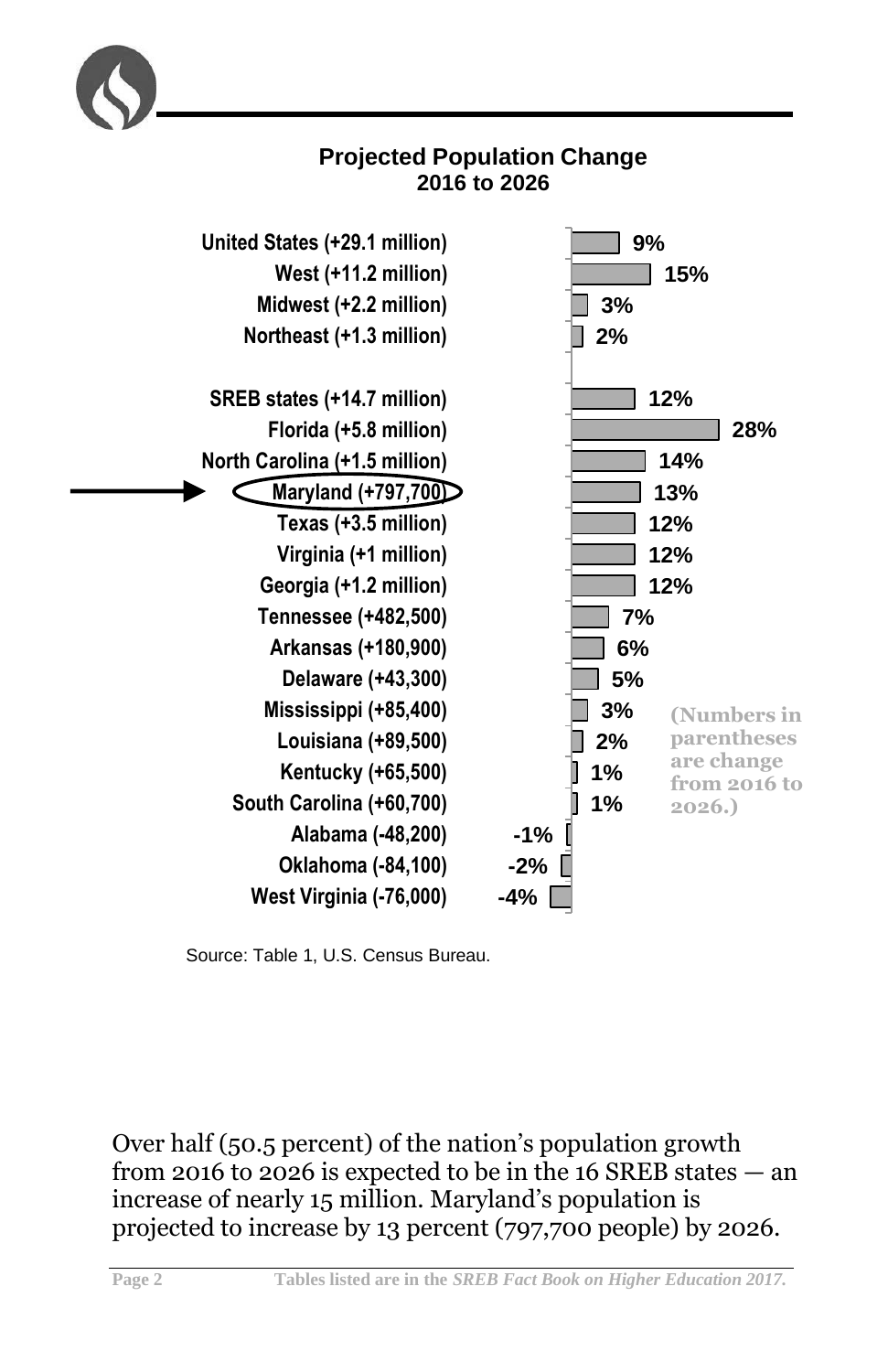

Source: Table 5, U.S. Census Bureau.

The increase in Hispanic residents is the region's major demographic trend. Hispanic population growth accounted for 46 percent of all growth in the SREB region from 2005 to 2015. The Hispanic population in Maryland grew by 252,500 — raising the proportion of Hispanic residents to 10 percent of the overall resident population of Maryland in 2015.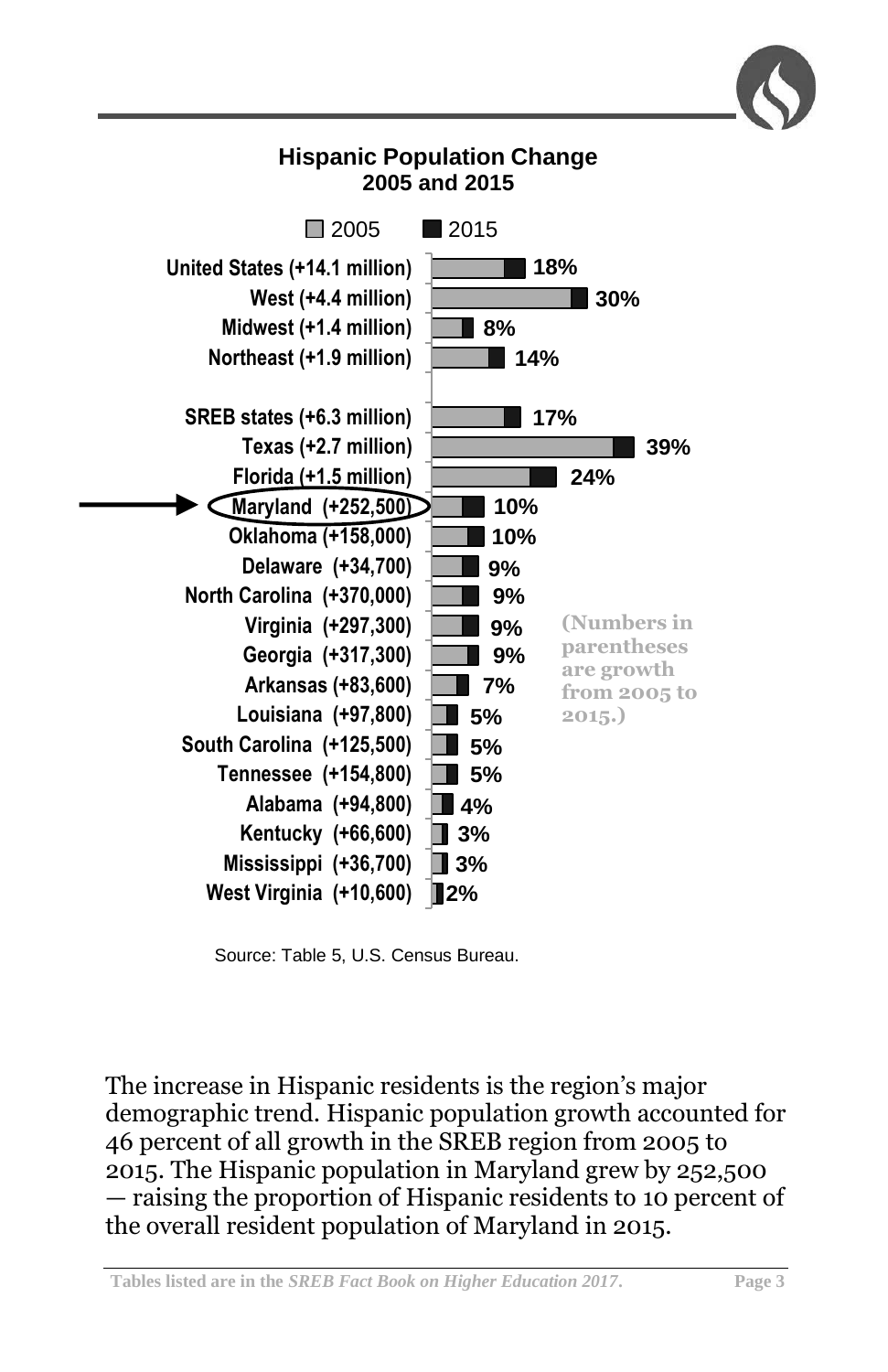

# **Public High School Graduation Rates 2012-13 and 2014-15**

| <b>United States</b>  | 81% | 83% |
|-----------------------|-----|-----|
| West                  | 77% | 78% |
| <b>Midwest</b>        | 86% | 86% |
| <b>Northeast</b>      | 86% | 87% |
|                       |     |     |
| <b>SREB</b> states    | 82% | 86% |
| Alabama               | 80% | 89% |
| Texas                 | 88% | 89% |
| Kentucky              | 86% | 88% |
| <b>Tennessee</b>      | 86% | 88% |
| <b>Maryland</b>       | 85% | 87% |
| <b>West Virginia</b>  | 81% | 87% |
| Virginia              | 85% | 86% |
| <b>Delaware</b>       | 80% | 86% |
| <b>North Carolina</b> | 83% | 86% |
| <b>Arkansas</b>       | 85% | 85% |
| <b>Oklahoma</b>       | 83% | 85% |
| <b>South Carolina</b> | 78% | 80% |
| Georgia               | 72% | 79% |
| Florida               | 76% | 78% |
| Louisiana             | 74% | 78% |
| <b>Mississippi</b>    | 75% | 76% |
|                       |     |     |

 $\Box$  2012-13  $\Box$  2014-15

Source: Table 9, National Center for Education Statistics.

From 2013 to 2015, the SREB region's public high school graduation rate increased by 4 percentage points to 86 percent. In Maryland, the public high school graduation rate rose from 85 percent in 2012-13 to 87 percent in 2014-15.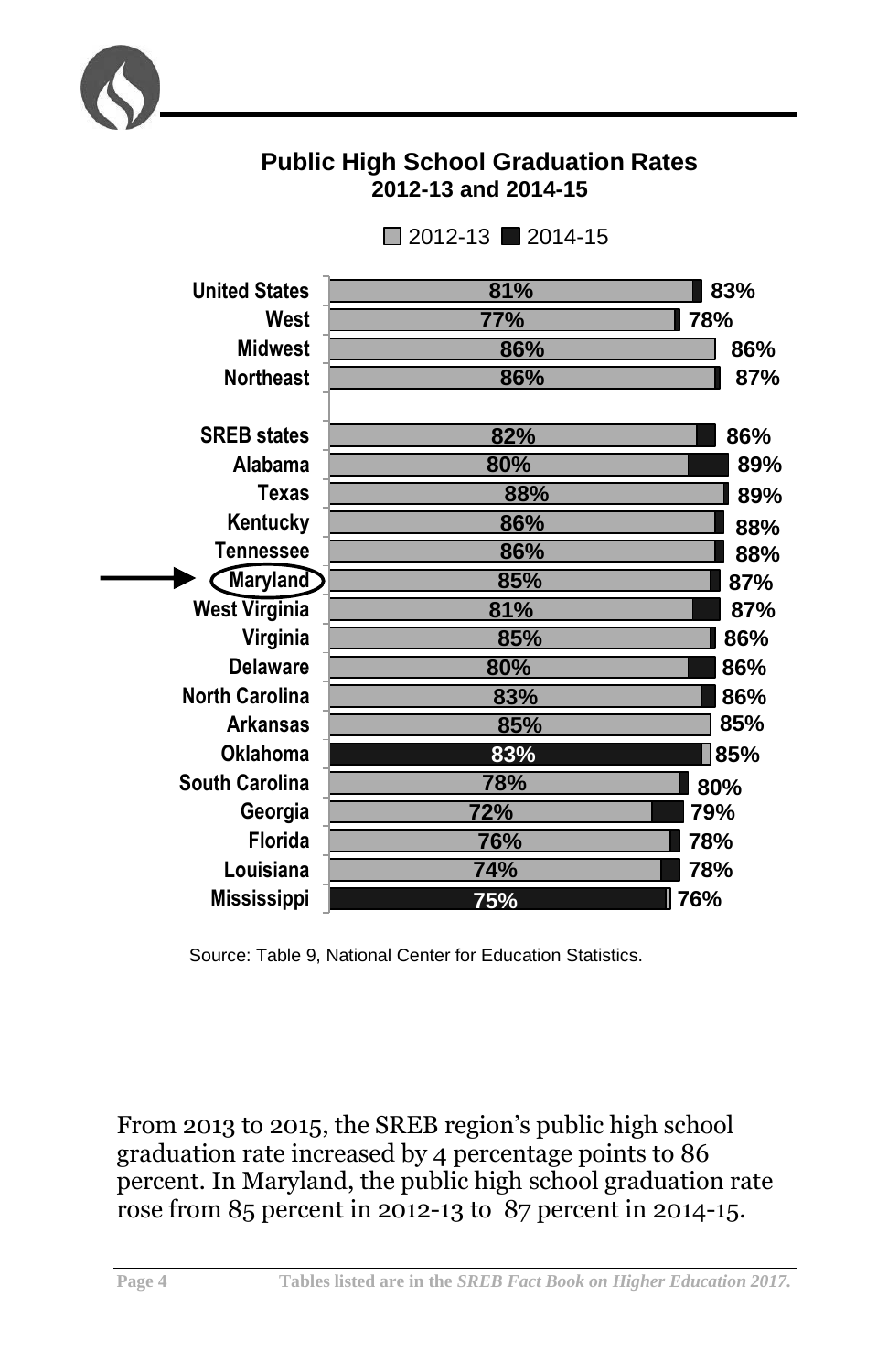

# **Percentage of Working-Age\* Population With an Associate Degree or Higher 2013 and 2015**



\*Ages 25 to 64. Source: Organisation for Economic Co-operation and Development.

Working-age adults have become a new focus among national leaders when comparing education levels. Using an equivalency yardstick common for international attainment comparisons (percentage with the equivalent of an associate degree or higher), the United States remains in fourth place internationally, behind Canada, Japan and Israel.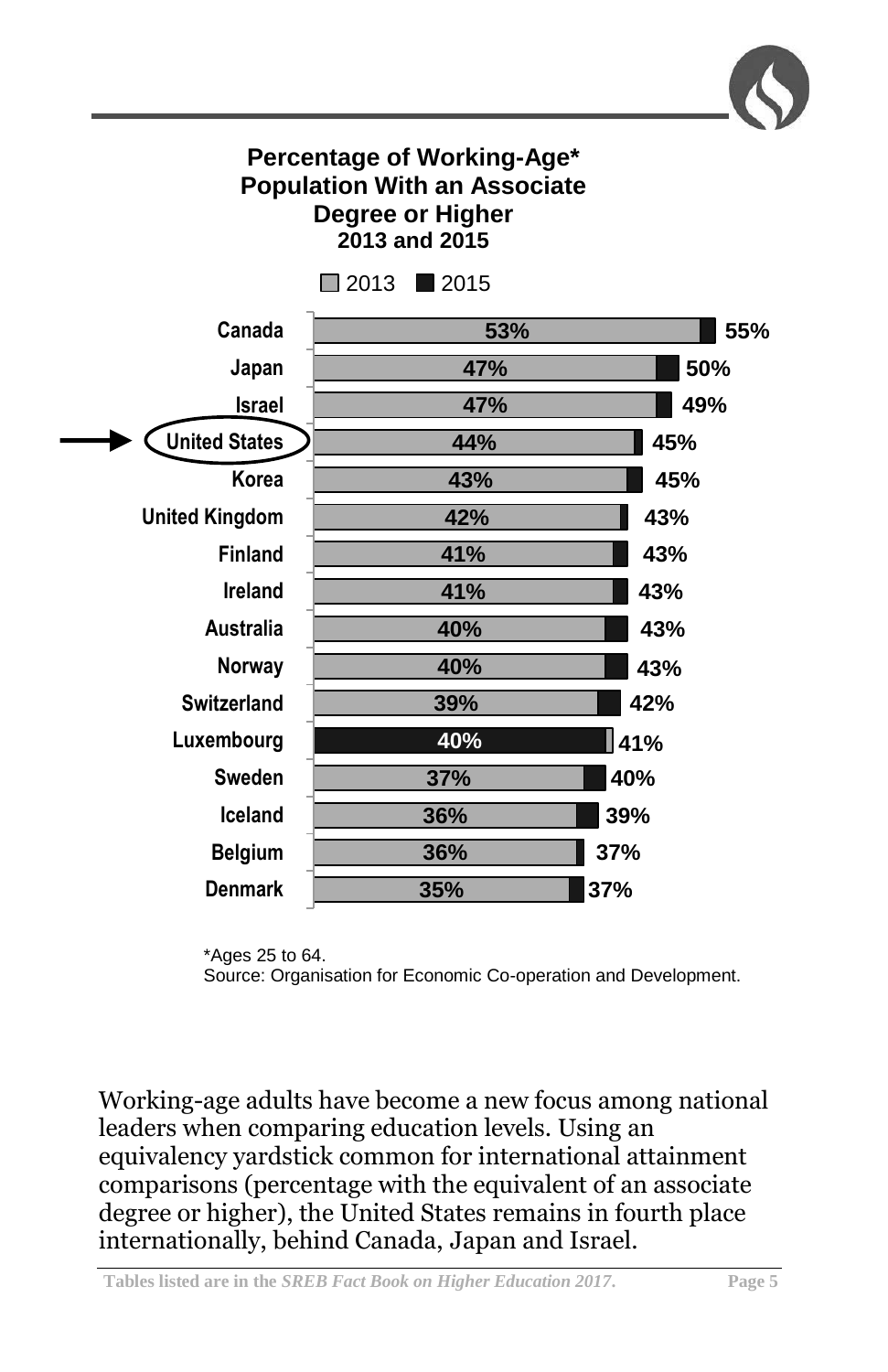

# **Working-Age\* Adults With an Associate Degree or Higher 2009 and 2015**



\*Ages 25 to 64. Source: Table 3, U.S. Census Bureau.

On U.S.-based measures of the 50 states, the percentage of adults with associate degrees or higher has risen since 2009 nationally and in all SREB states. In 2015, 47 percent of adults ages 25 to 64 in Maryland had at least an associate degree, up from 44 percent in 2009.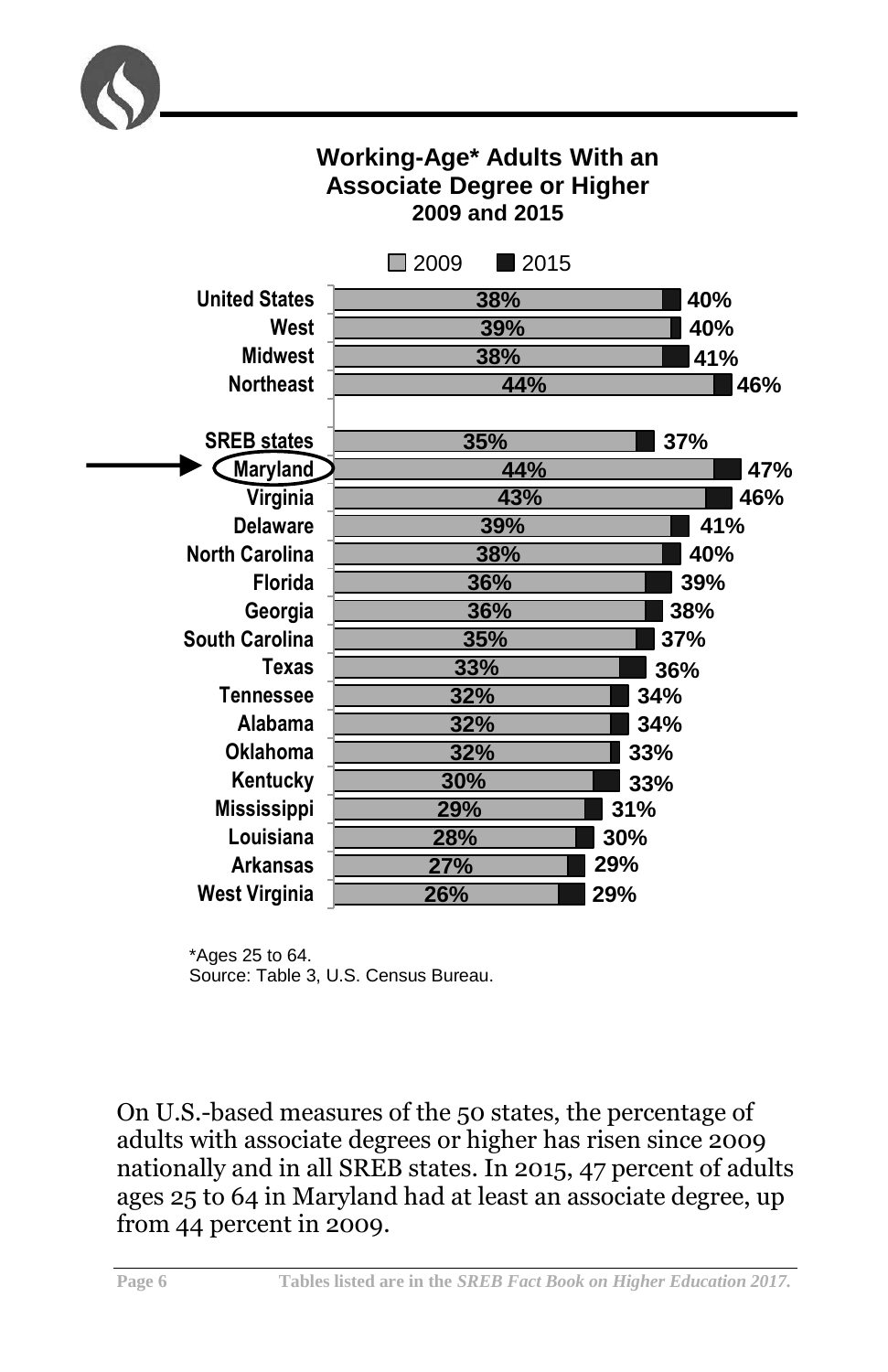

# **Working-Age\* Adults With an Associate Degree or Higher 2015**



Source: Table 4, U.S. Census Bureau.

The percentages of working-age adults with at least an associate degree nationwide vary by race and ethnicity. In the SREB region, they are below national averages for white adults but at or above the average for black and Hispanic adults. In 2015, 27 percent of Hispanic working-age adults in Maryland had an associate degree or higher, compared with 35 percent of black adults and 54 percent of white adults.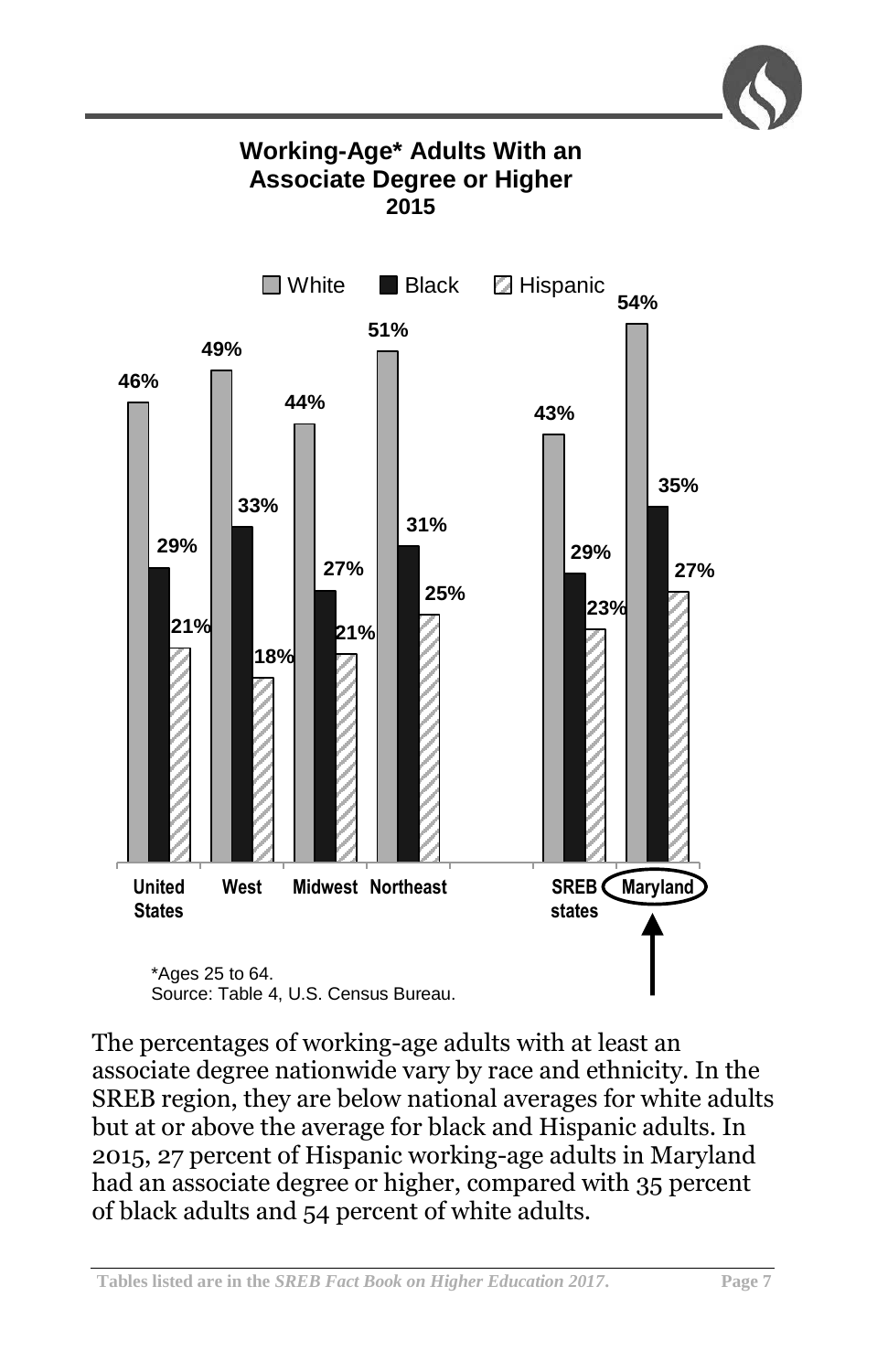

**Poverty Rates Among Children 2010 and 2015**

Source: Table 12, U.S. Census Bureau.

The number of children in poverty decreased 1 percentage point nationally and 2 percentage points in the SREB region since 2010. By 2015 in Maryland, 13 percent of children were in poverty, the same as in 2010.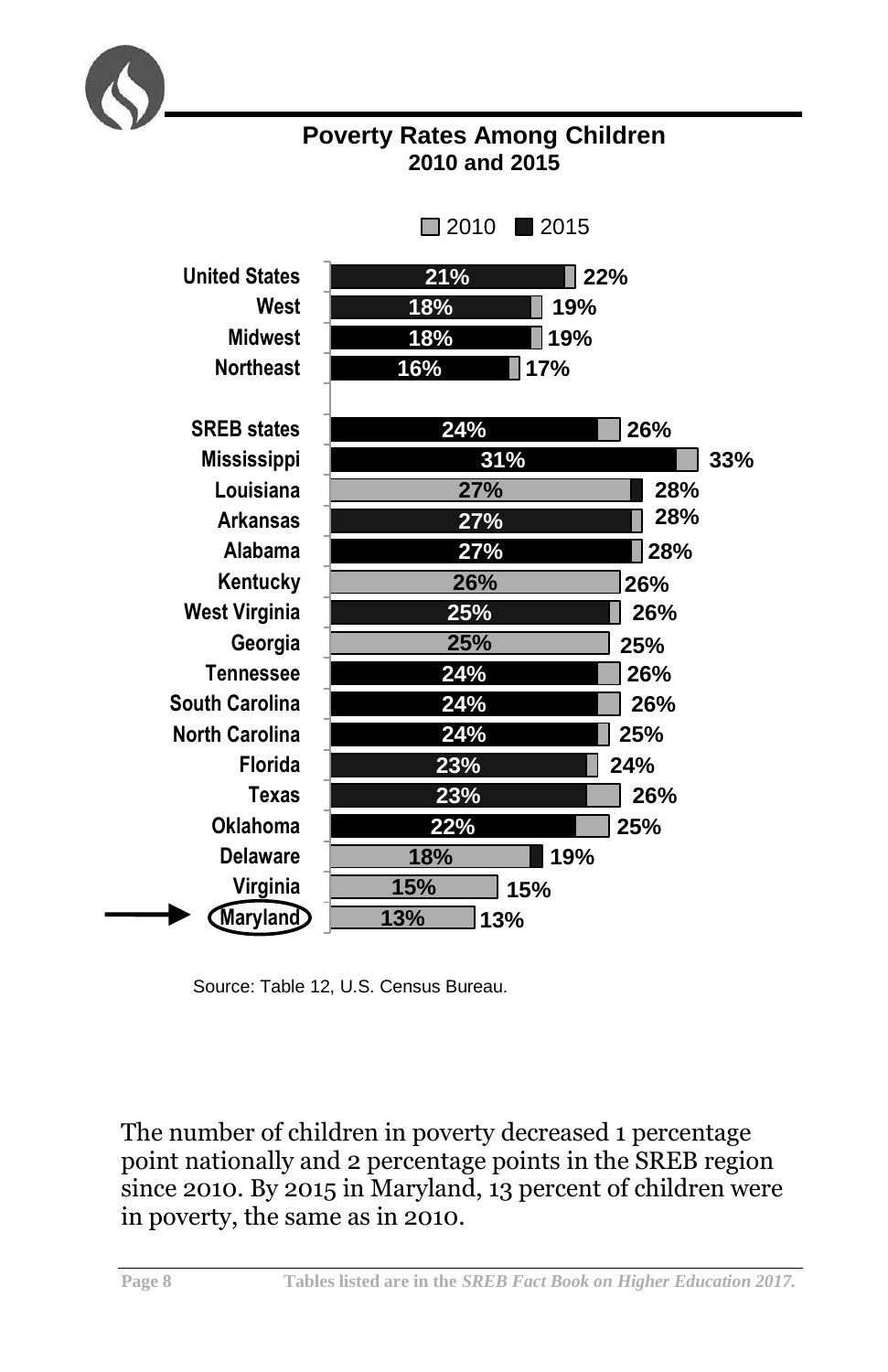

# **18- to 24-Year-Olds in College United States, 2010 and 2015**



Source: U.S. Census Bureau.

A larger proportion of Hispanic young adults (37 percent) attended college than black young adults (35 percent) in the U.S. A smaller proportion of white young adults (42 percent) attended college in 2015 than in 2010 (43 percent).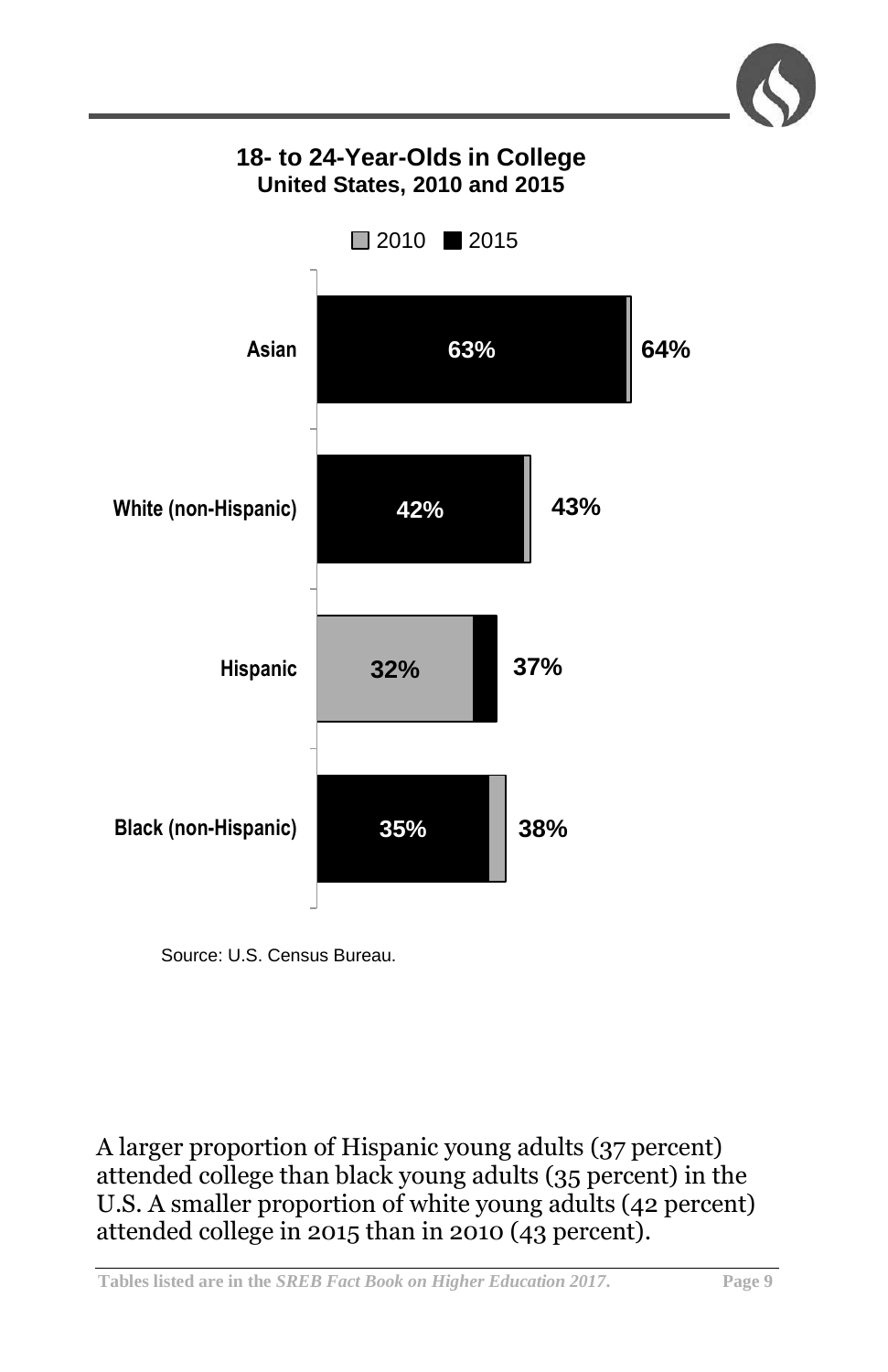



Note: Numbers in parentheses are change from 2010 to 2015. Source: Table 23, National Center for Education Statistics.

Between 2010 and 2015, the enrollment of men in U.S. colleges and universities decreased at a slower rate than the enrollment of women In Maryland, the enrollment of men increased 2 percent, while the enrollment of women dropped 5 percent.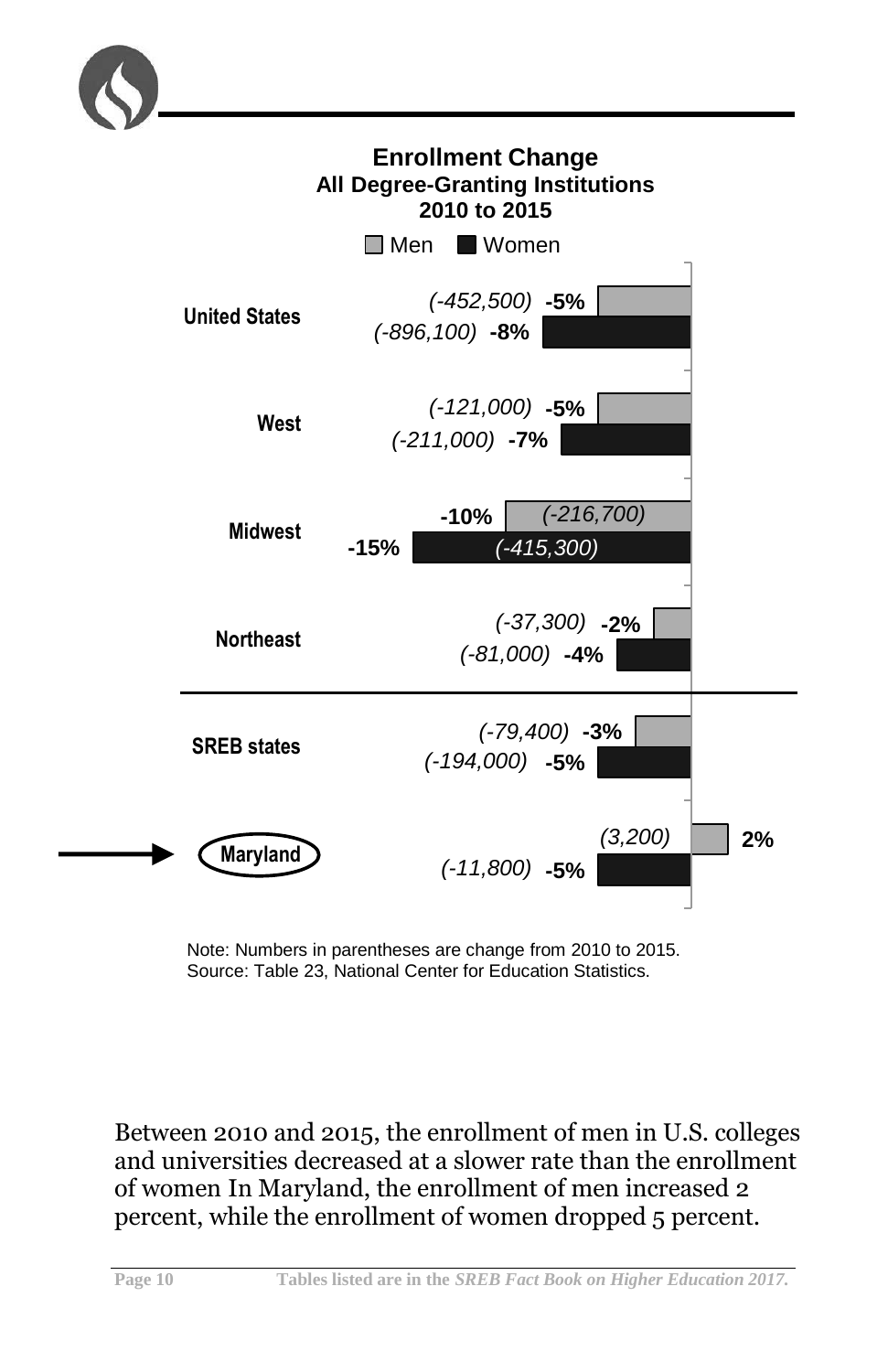

Note: Numbers in parentheses are change from 2010 to 2015. Source: Table 23, National Center for Education Statistics.

Among racial/ethnic groups, the number of Hispanic college students grew nationwide from fall 2010 to fall 2015. In Maryland, enrollment increased by 8,400 Hispanic students. Enrollment in Maryland also decreased by 4,900 black students and 21,200 white students from 2010 to 2015.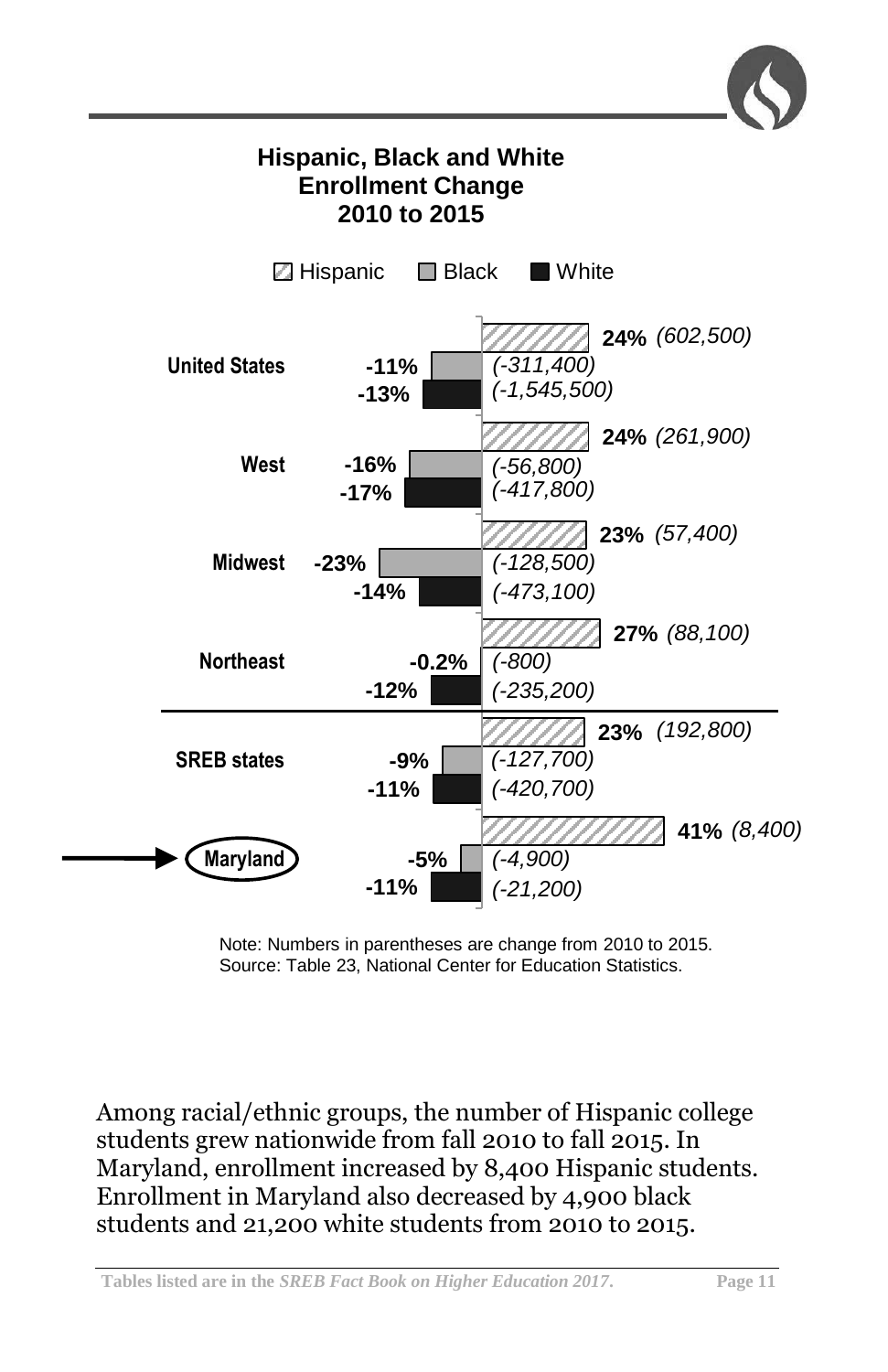

# **Average Annual Earnings of Adults United States, 2015**



Source: U.S. Census Bureau.

Education pays. In 2015, adults ages 25 and older with associate degrees earned 19 percent more than those with only high school-level credentials. Those with bachelor's degrees earned 75 percent more than high school graduates. And those with professional degrees in fields such as law and medicine earned 111 percent more than those with bachelor's degrees.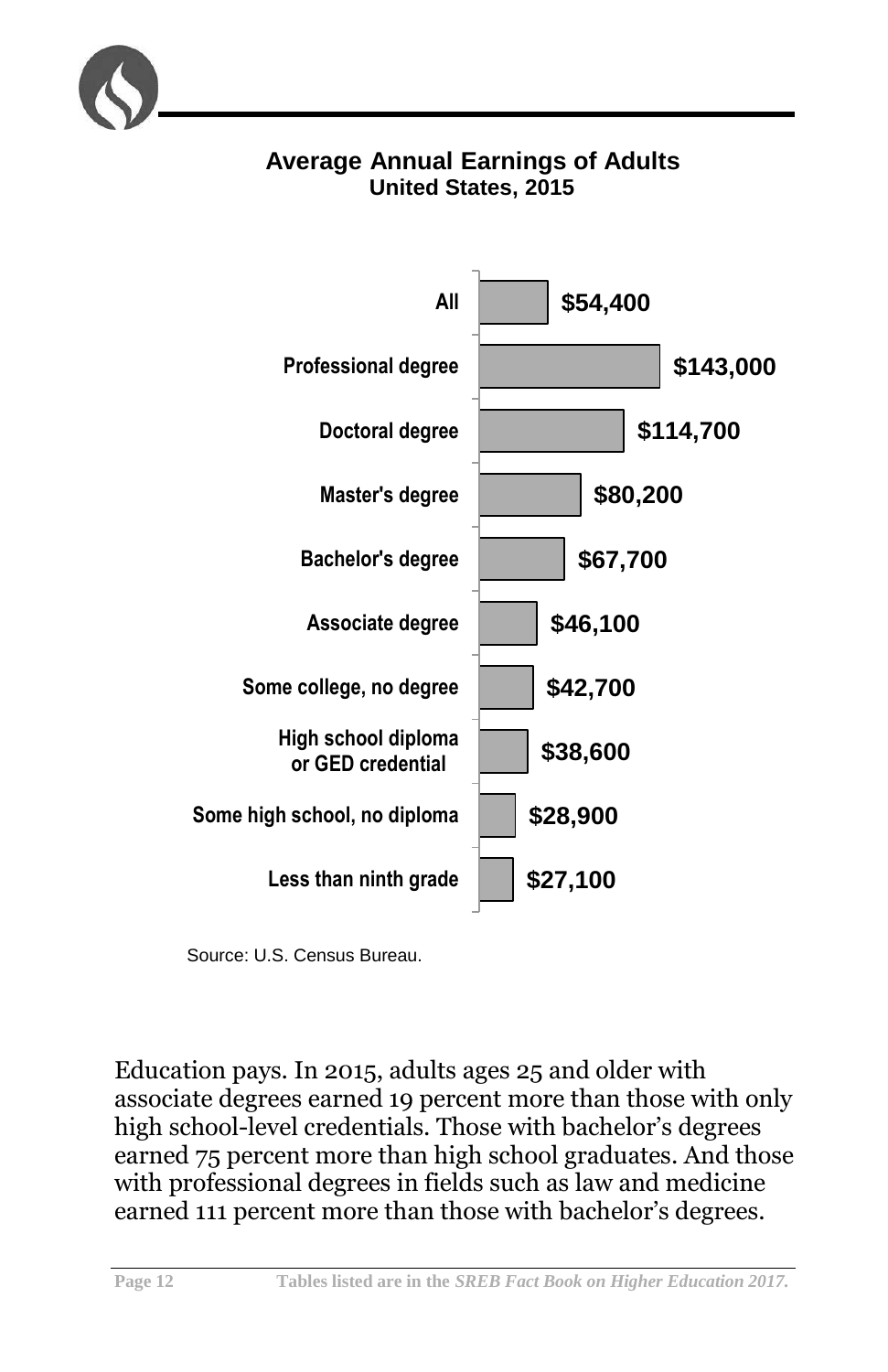# **Projected Increase in Job Openings by Education or Training United States, 2014 to 2024**



Source: U.S. Census Bureau.

In the U.S., the fastest-growing, highest-paying jobs require education beyond high school. For all job categories requiring an associate degree or higher, jobs are projected to increase more than the overall 7 percent gain in total job openings.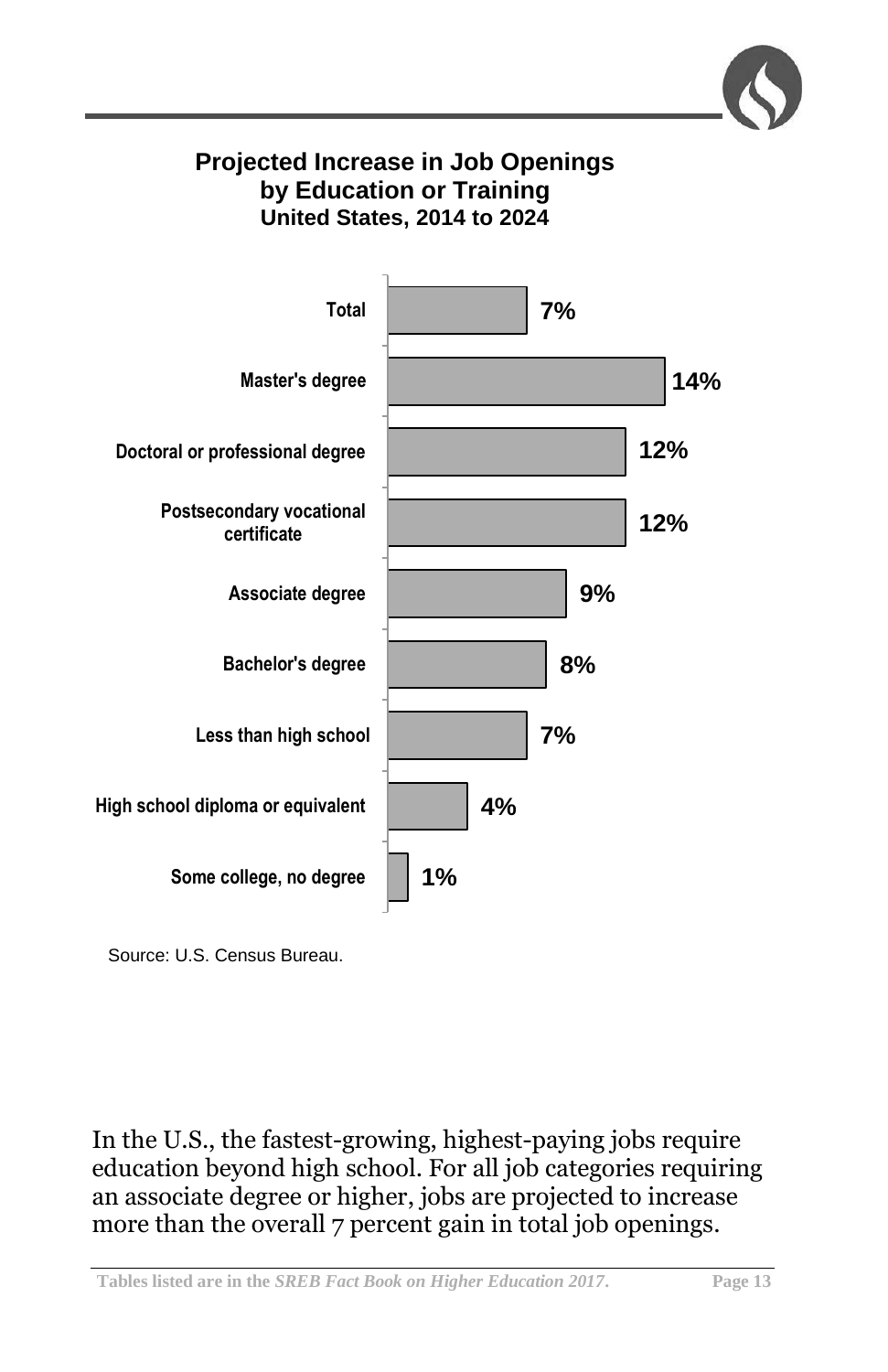

# **Three-Year Graduation Rates Public Two-Year Colleges, 2012 Cohort**



Source: Table 45, National Center for Education Statistics.

At public two-year colleges, the highest three-year graduation rate for the 2012 cohort was in the West. Gaps in the rates for racial and ethnic groups remain in all regions. Graduation rates in Maryland's public two-year colleges were below SREB averages for black and Hispanic students. The graduation rate for white students in Maryland's public two-year colleges was the same as the SREB average.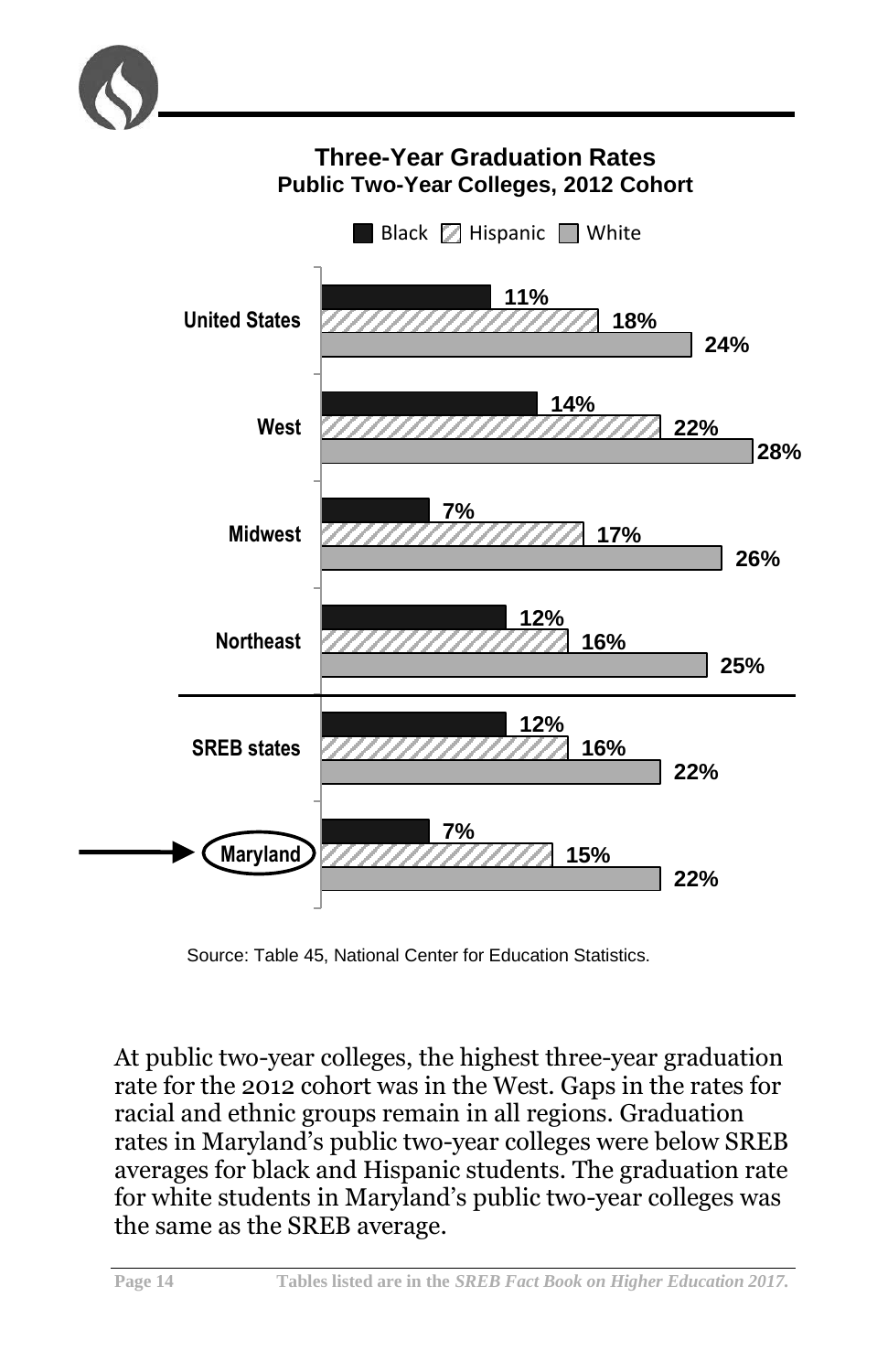

Source: Table 45, National Center for Education Statistics.

At public four-year colleges, the SREB region's six-year graduation rates for Hispanic and white students in the 2009 cohort were below those of their national counterparts. In Maryland's four-year colleges, the graduation rate for white Hispanic students was above SREB averages for their counterparts. The graduation rate for black students was the same as the SREB average.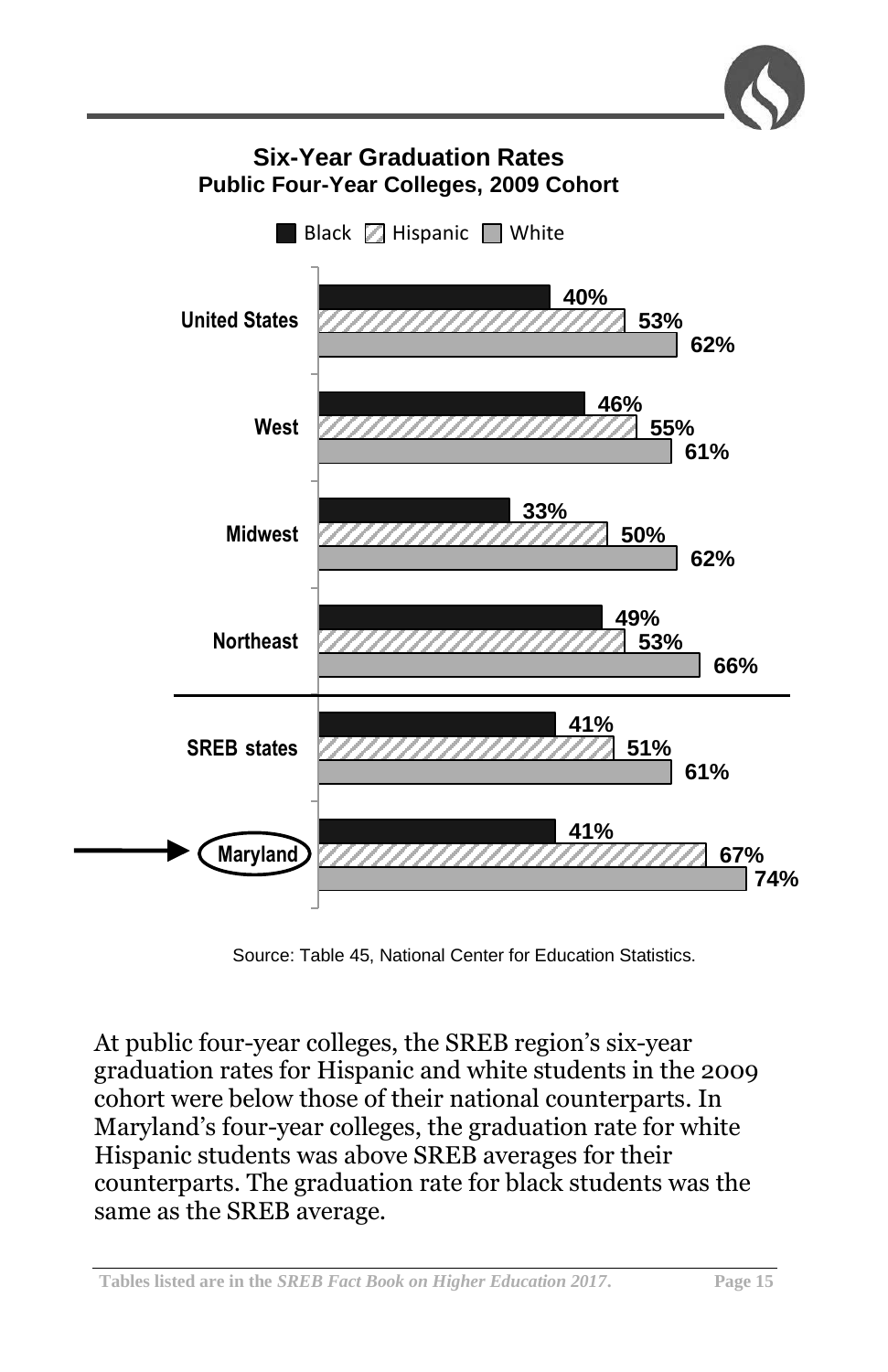

# **Transfer Status of Associate Graduates Public Two-Year Colleges Participating SREB States, 2014-15**

- **Transfer student at graduating college**
- **First time in college at graduating college**

 $\boxtimes$  Other or unknown whether first-time or transfer



Source: Table 51, SREB-State Data Exchange.

A substantial percentage of associate degree graduates in 2014-15 were transfer students to the colleges awarding their degrees. Among the 12 states participating in an SREB data collection on the entering status of graduates, the percentage of transfers ranged from 54 percent in Louisiana to 13 percent in North Carolina.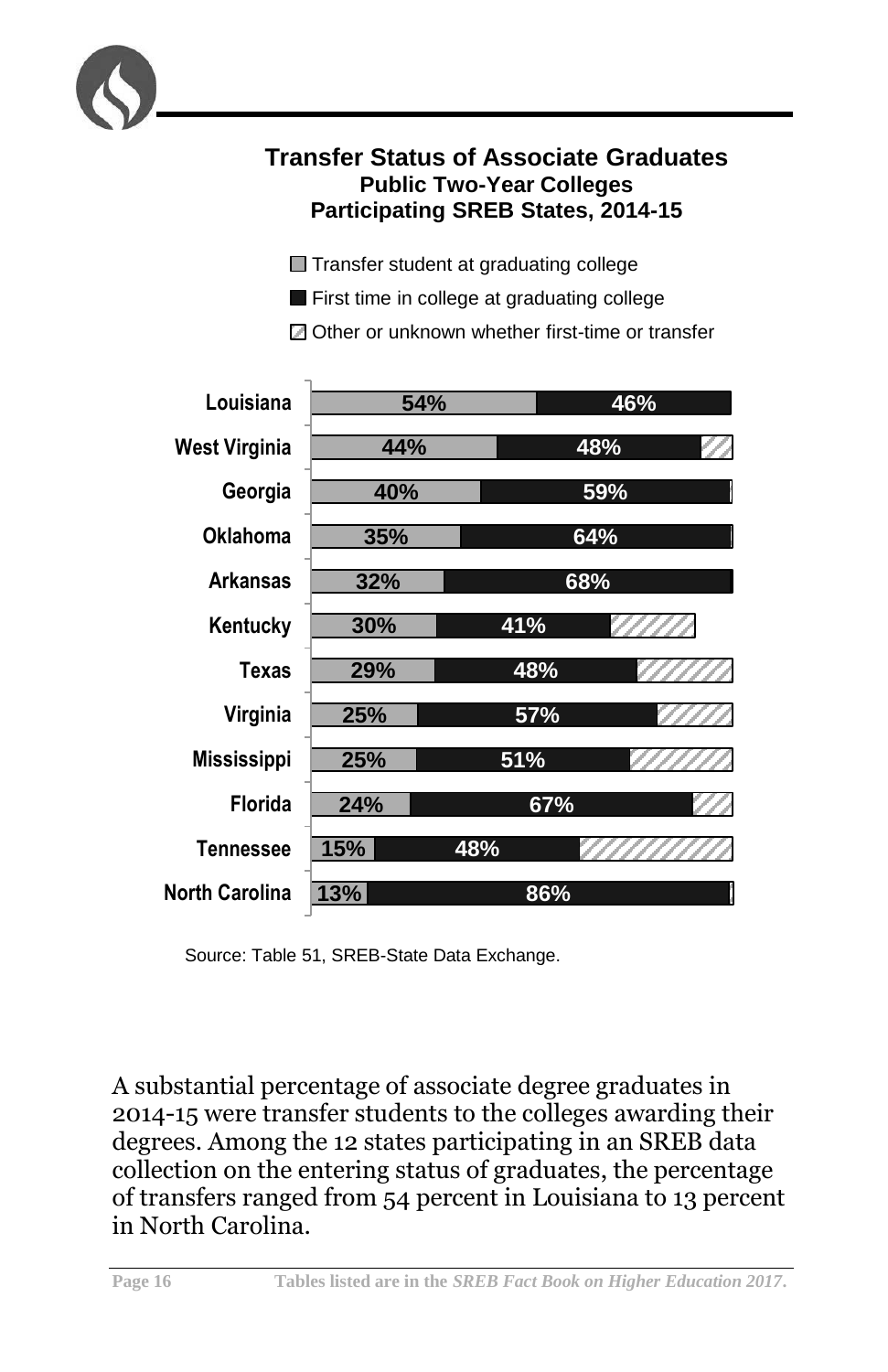

# **Full-Time Status of Associate Graduates Public Two-Year Colleges Participating SREB States, 2014-15**

- **Full time**
- **Part time**
- **E** Unknown whether full time or part time



Source: Table 51, SREB-State Data Exchange.

In many states, the majority of associate degree graduates in 2014-15 entered the colleges from which they graduated as full-time students. Among the 12 states participating in an SREB data collection on the entering status of graduates, the percentage who attended full time ranged from 72 percent in West Virginia to 35 percent in Texas.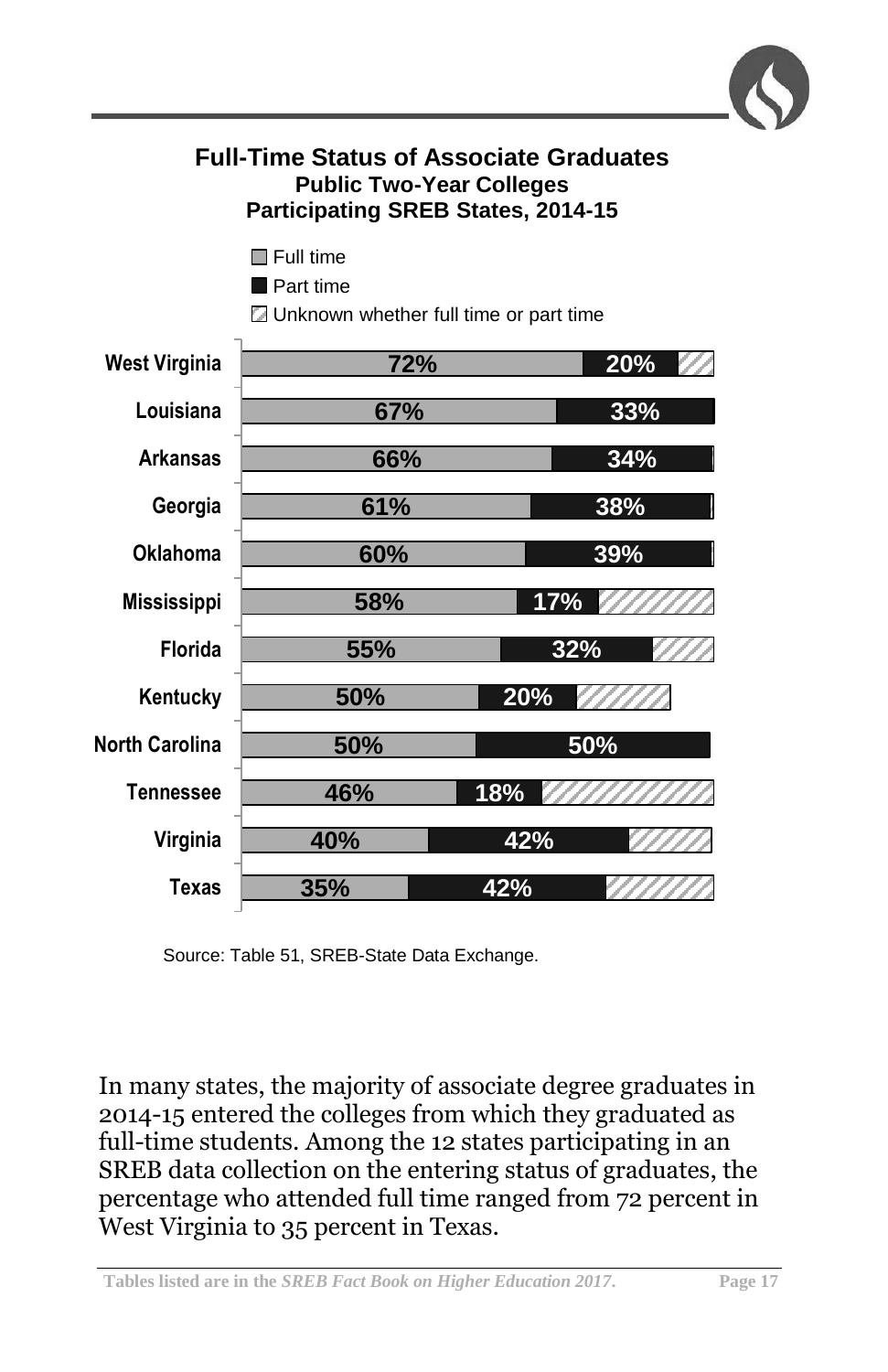

Source: Table 49, National Center for Education Statistics.

In all but three SREB states, associate degrees awarded to men rose faster than those to women from 2009-10 to 2014-15. In Maryland, the men's increase (51 percent) was 20 percentage points higher than the women's increase of 31 percent. Men were 41 percent of the associate graduates in 2014-15.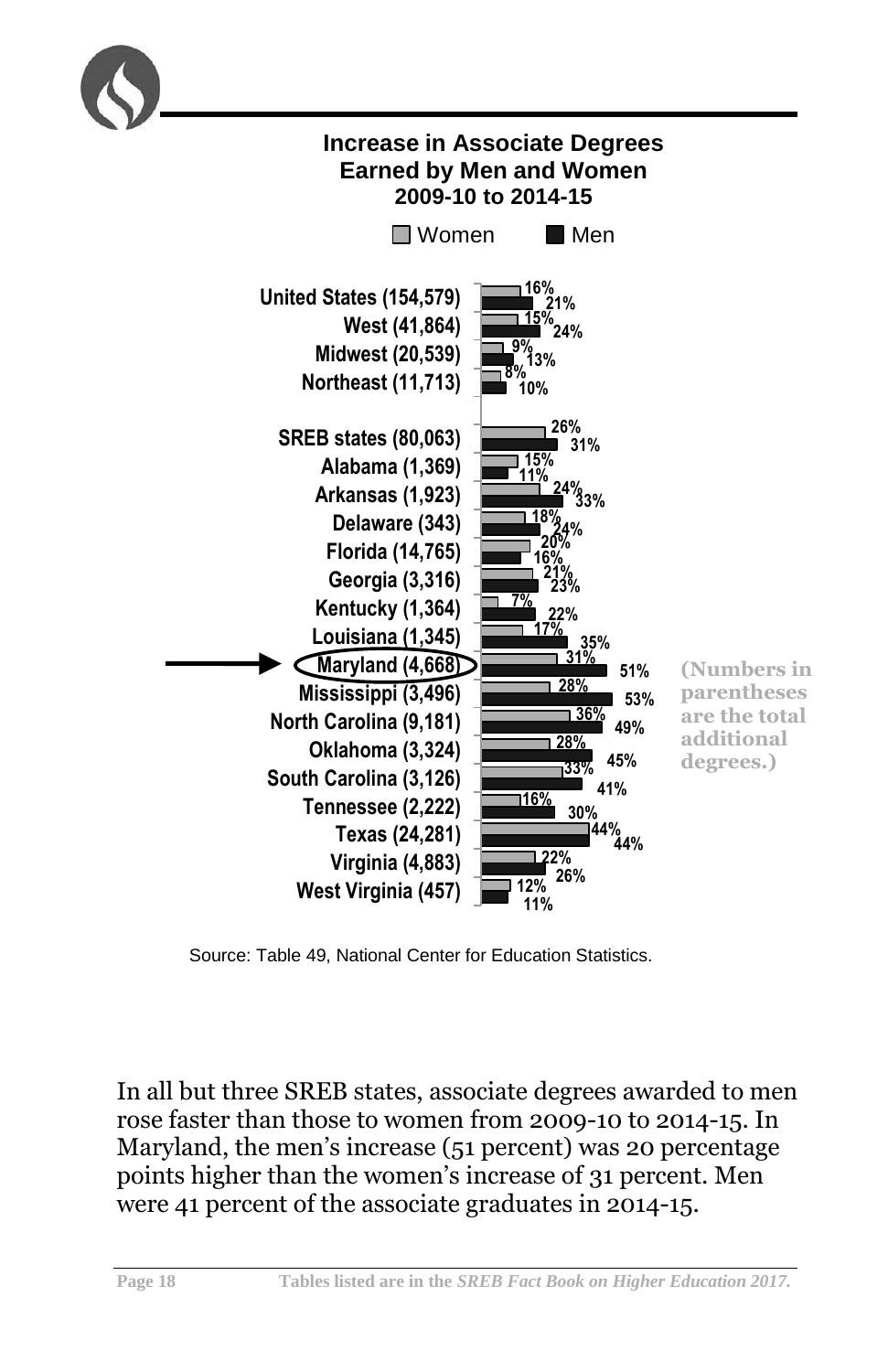

**27% 23% 17% 16%**

**(Numbers in parentheses are the total additional degrees.)**

Source: Table 49, National Center for Education Statistics.

**6%**

**Florida (+8,100) Tennessee (+500) Kentucky (+200) Alabama (+400) West Virginia (+20)**

The number of associate degrees earned by black and Hispanic graduates increased by 44 percent nationally and by 43 percent in the SREB region from 2009-10 to 2014-15. In Maryland, the number rose by 1,900, for a 56 percent increase during the period. Furthermore, in Maryland in 2014-15, black and Hispanic students added up to 32 percent of the graduates in the state.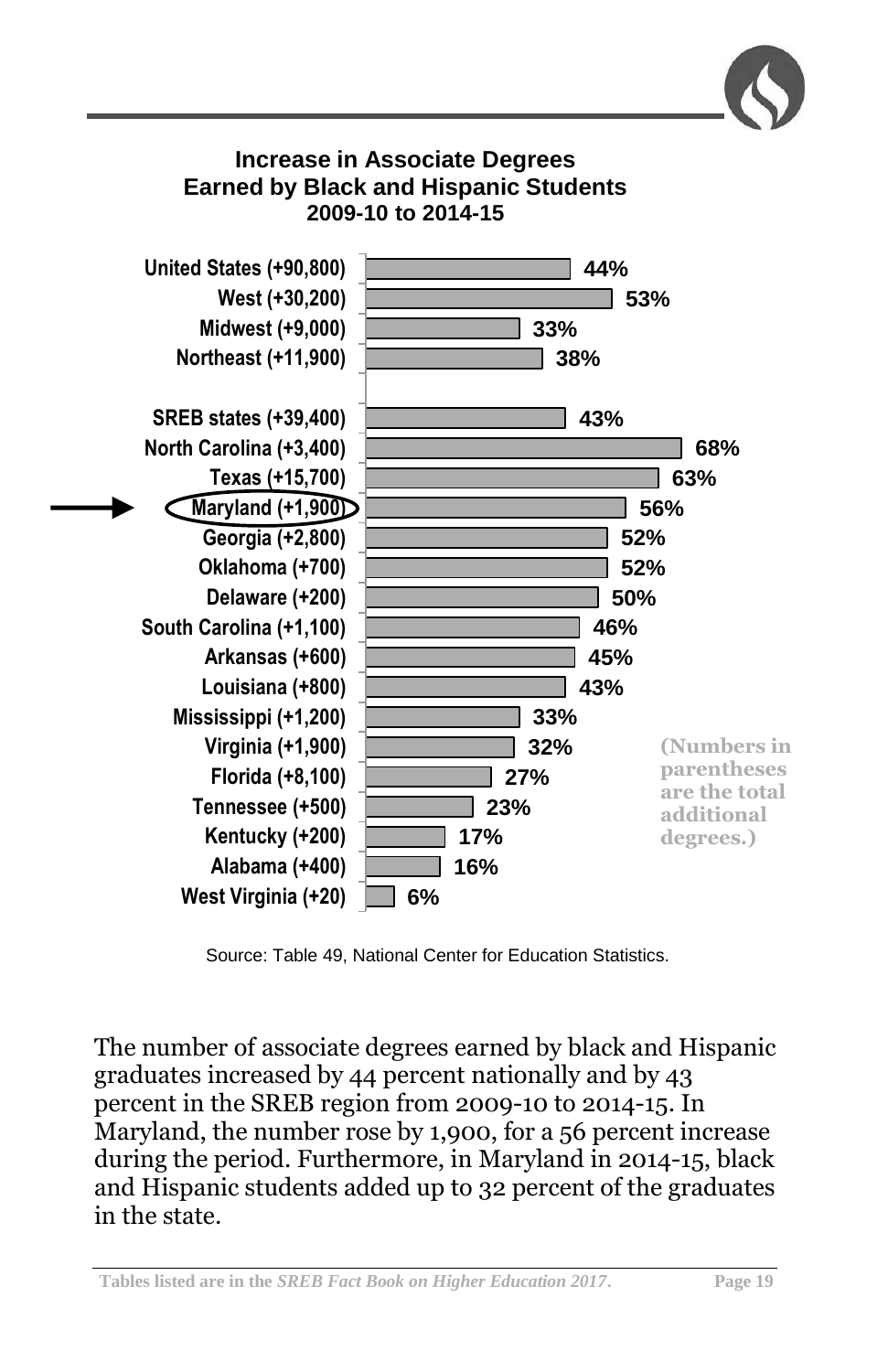

Transfer student at graduating college

**First time in college at graduating college** 

■ Other or unknown whether first-time or transfer



Source: Table 52, SREB-State Data Exchange.

A significant percentage of bachelor's degree graduates in 2014-15 were transfer students to the colleges awarding their degrees. Among the 12 states participating in an SREB data collection on the entering status of graduates, the percentage of transfers ranged from 54 percent in Texas to 28 percent in Tennessee.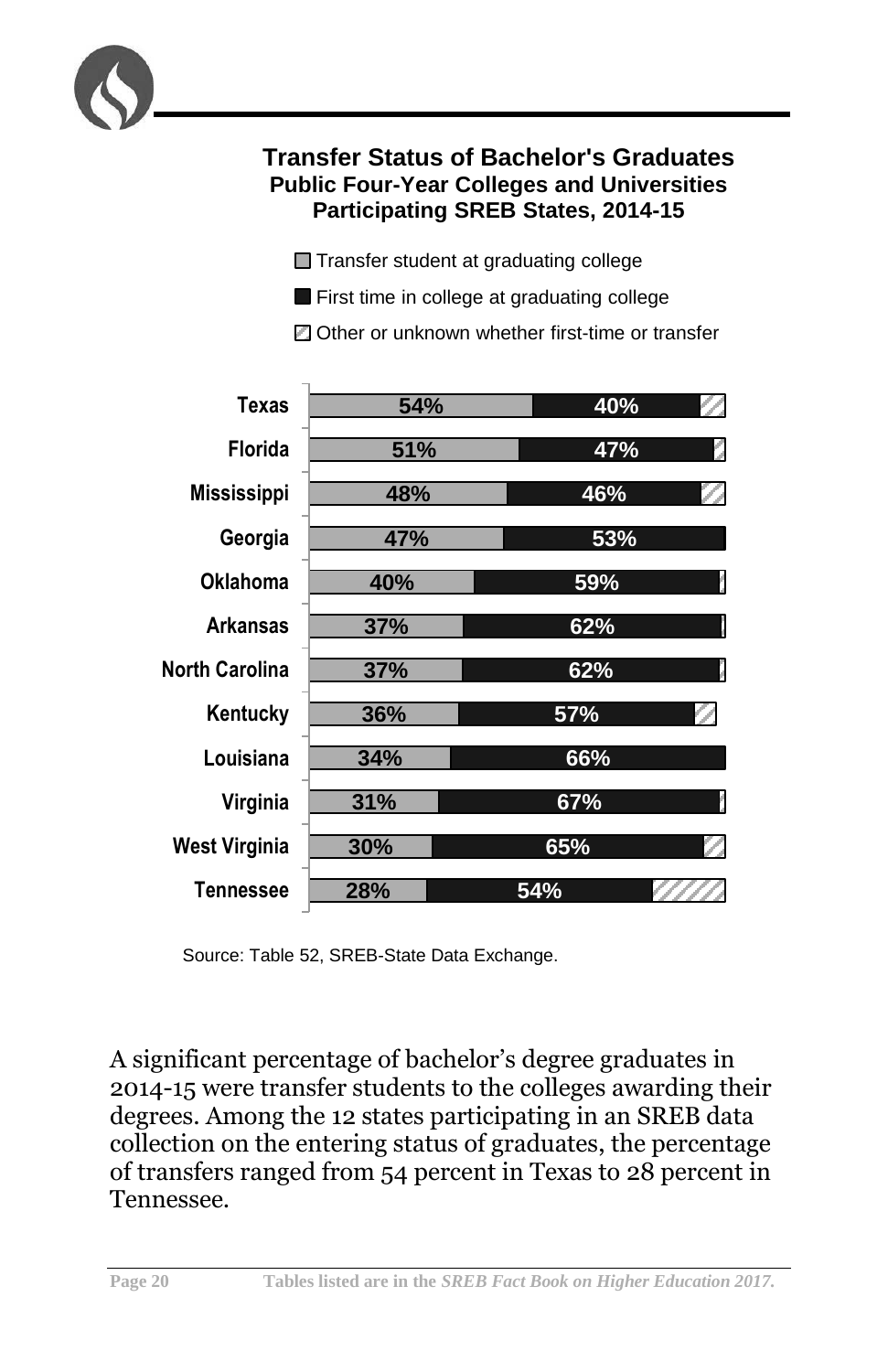

# **Full-Time Status of Bachelor's Graduates Public Four-Year Colleges and Universities Participating SREB States, 2014-15**

- **Full time**
- **Part time**

Unknown whether full time or part time



Source: Table 52, SREB-State Data Exchange.

A very high percentage of bachelor's degree graduates in 2014-15 entered the colleges from which they graduated as full-time students. Among the 12 states participating in an SREB data collection on the entering status of graduates, the percentage who attended full time ranged from 92 percent in Louisiana to 74 percent in Texas.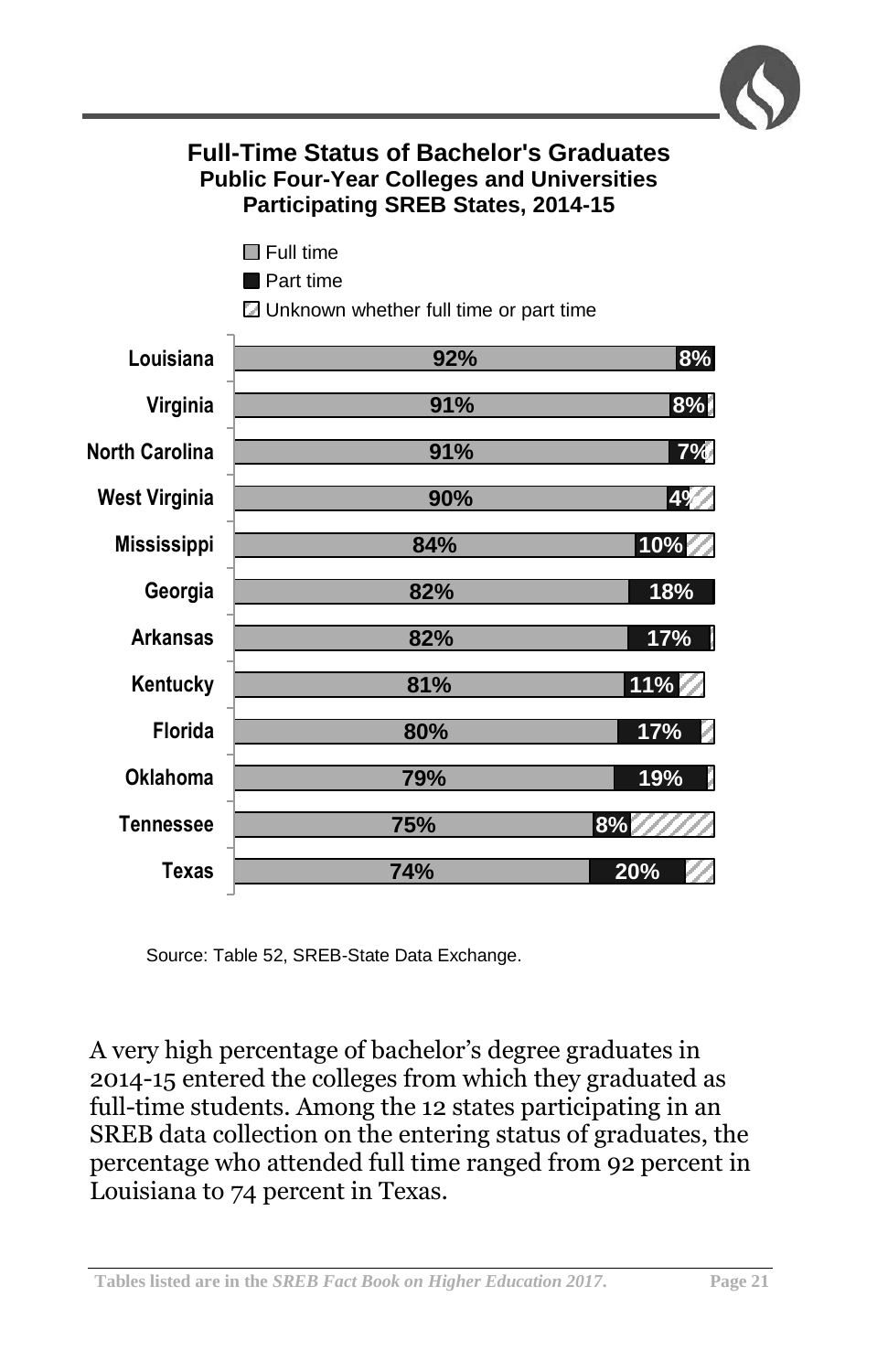

Source: Table 53, National Center for Education Statistics.

In all but four SREB states, bachelor's degrees awarded to men rose faster than those to women from 2009-10 to 2014-15. In Maryland, the men's increase was 26 percent and the women's increase was 17 percent. Men were 42 percent of graduates in 2009-10 and 44 percent in 2014-15.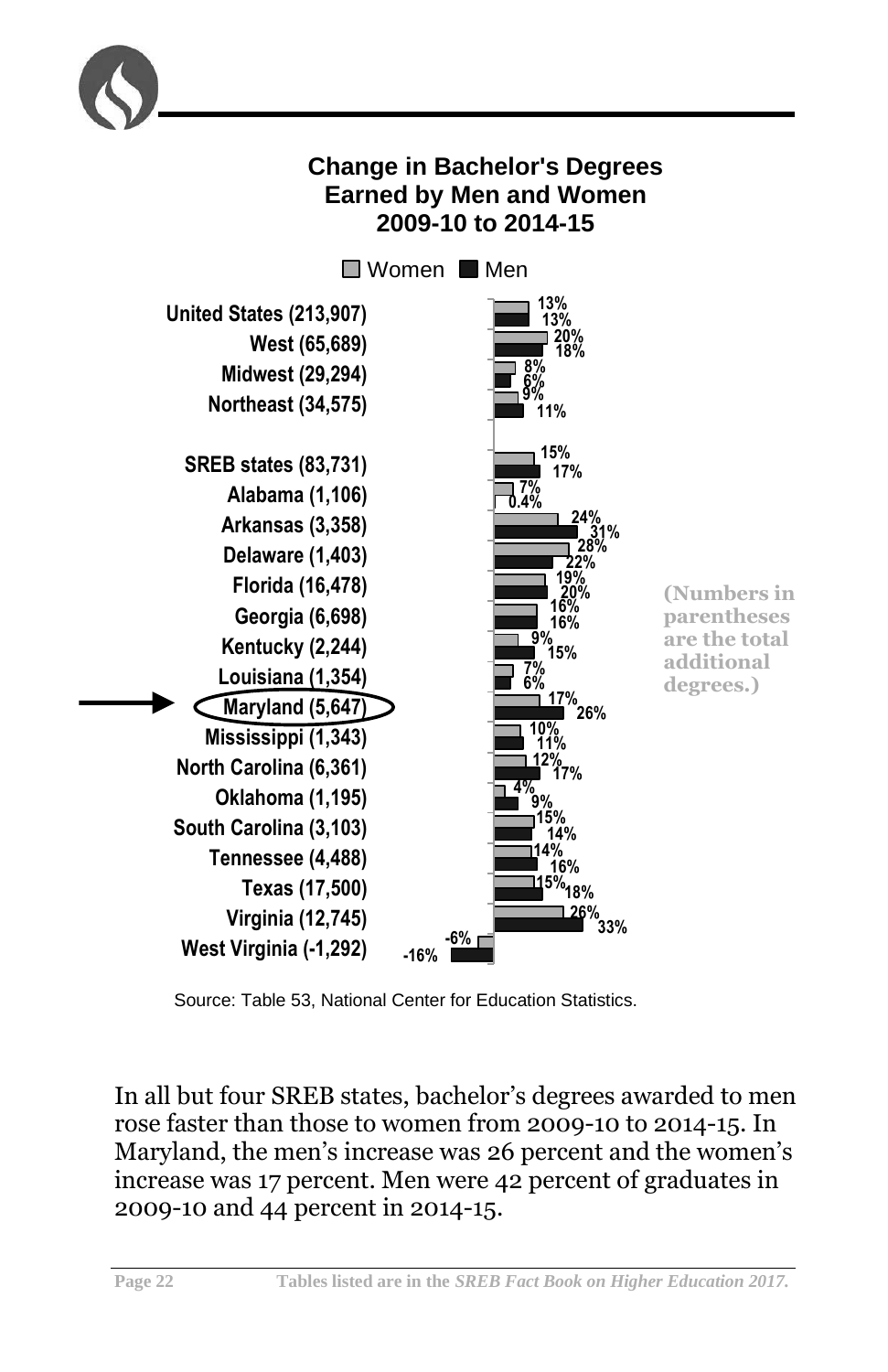

# **Bachelor's Degrees Earned by Black and Hispanic Students 2009-10 to 2014-15**



Source: Table 53, National Center for Education Statistics.

The number of bachelor's degrees earned by black and Hispanic graduates increased from 19 percent of the total nationally in 2009-10 to 23 percent in 2014-15. In Maryland, the number of bachelor's degrees earned by black and Hispanic graduates rose by 2,800 students and became 30 percent of the total.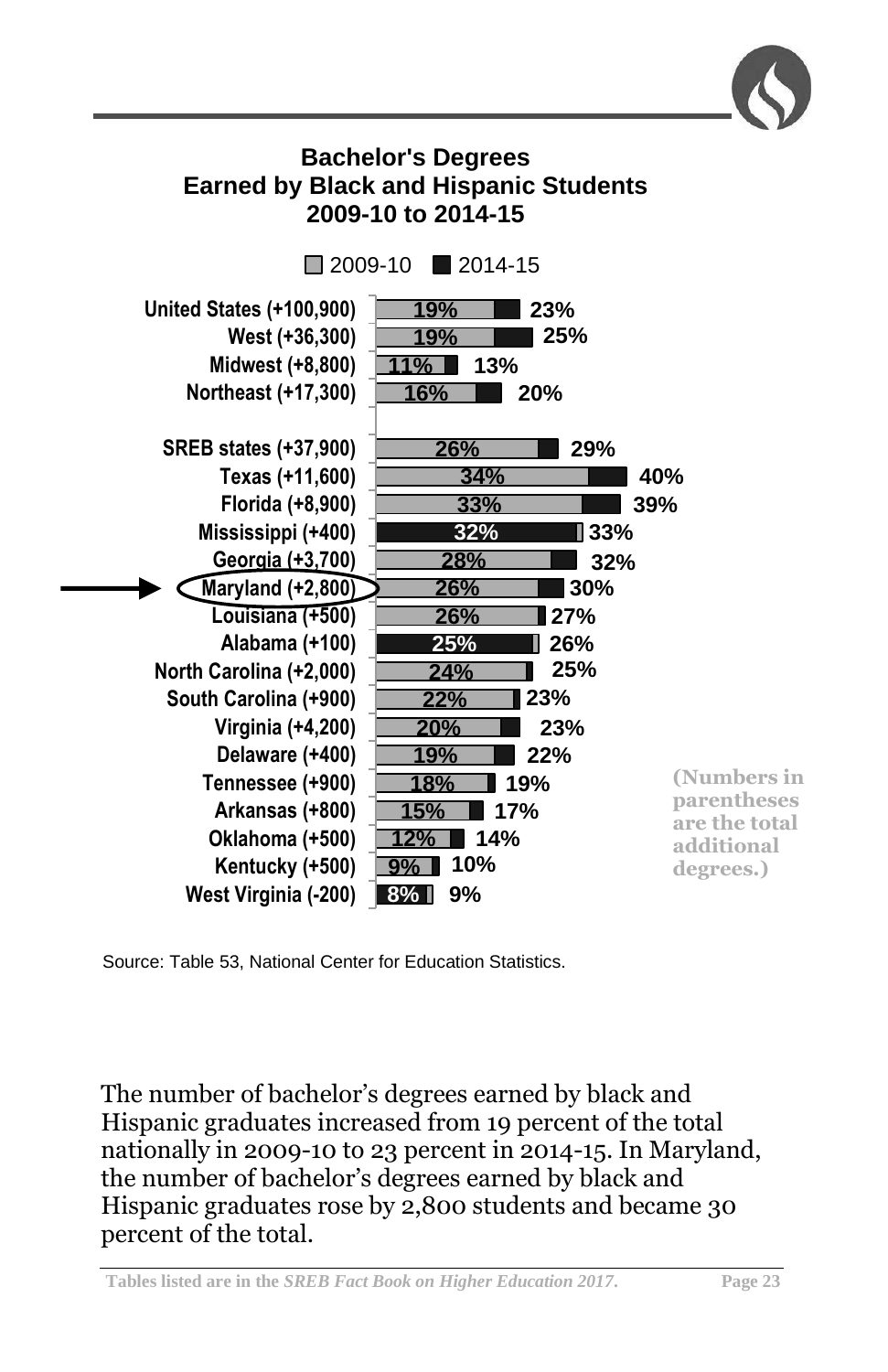

## **Tuition and Required Fees Public Two-Year Colleges In-State Undergraduates, 2015-16**



Note: Based on the academic-year Consumer Price Index, which rose 0.2 percent over the period. Source: Table 62, SREB-State Data Exchange and National Center for

Education Statistics.

Median annual tuition and required fees (often called sticker price) at public two-year colleges reached \$3,300 in SREB states in 2015-16. This was 3 percent more than in 2014-15 after adjusting for inflation. In Maryland, tuition and fees at public two-year colleges were  $$4,200 - 7$  percent higher than in 2014-15 after adjusting for inflation.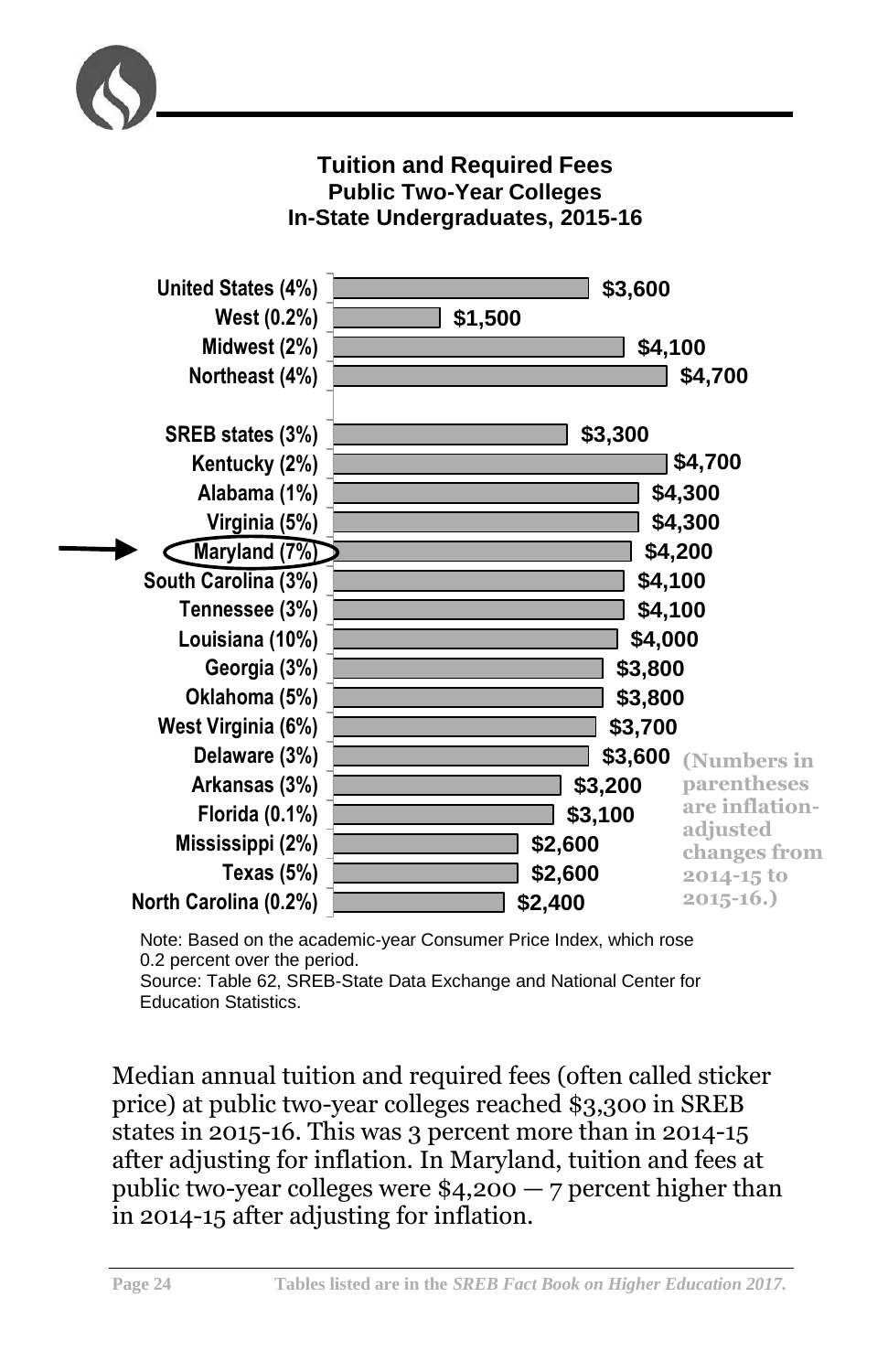



Note: Based on the academic-year Consumer Price Index, which rose 0.2 percent over the period.

Source: Table 62, SREB-State Data Exchange and National Center for Education Statistics.

The median annual cost for tuition and required fees (often called sticker price) was \$7,600 for public four-year colleges in the SREB region in 2015-16. This was 4 percent more than in 2014-15 after adjusting for inflation. In Maryland, tuition and fees at public four-year colleges were \$8,500 — an increase of 5 percent from 2014-15.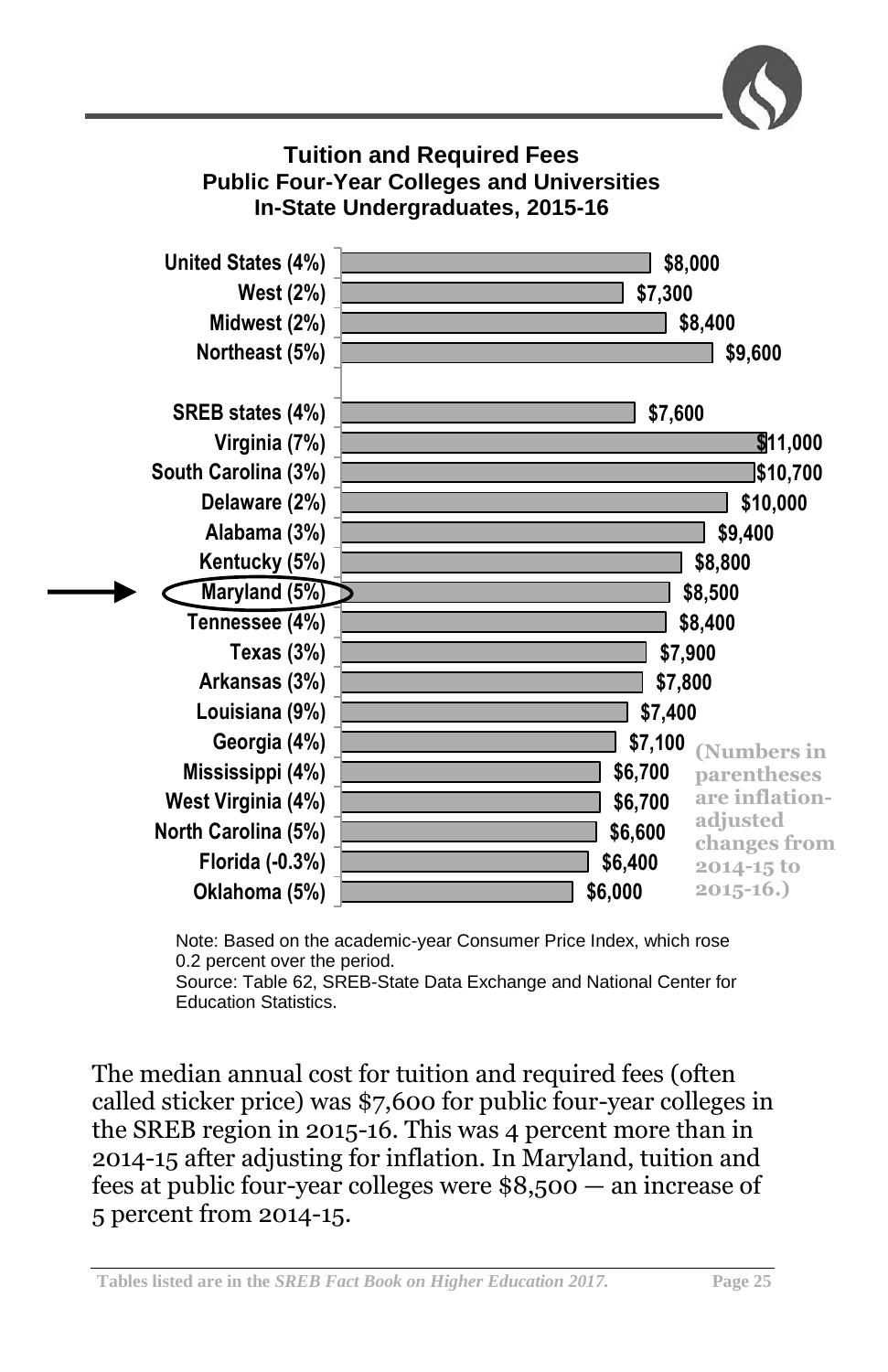



Note: Numbers in parentheses are average loan amounts. Source: Table 70, National Center for Education Statistics.

Nationally, 77 percent of first-time, full-time freshmen seeking degrees or certificates at public two-year colleges received a financial aid grant, took out a student loan, or both, in 2014- 15. Twenty-four percent took out loans. In Maryland, 63 percent had a grant, loan or both, and 17 percent had loans, which averaged \$5,000 that year.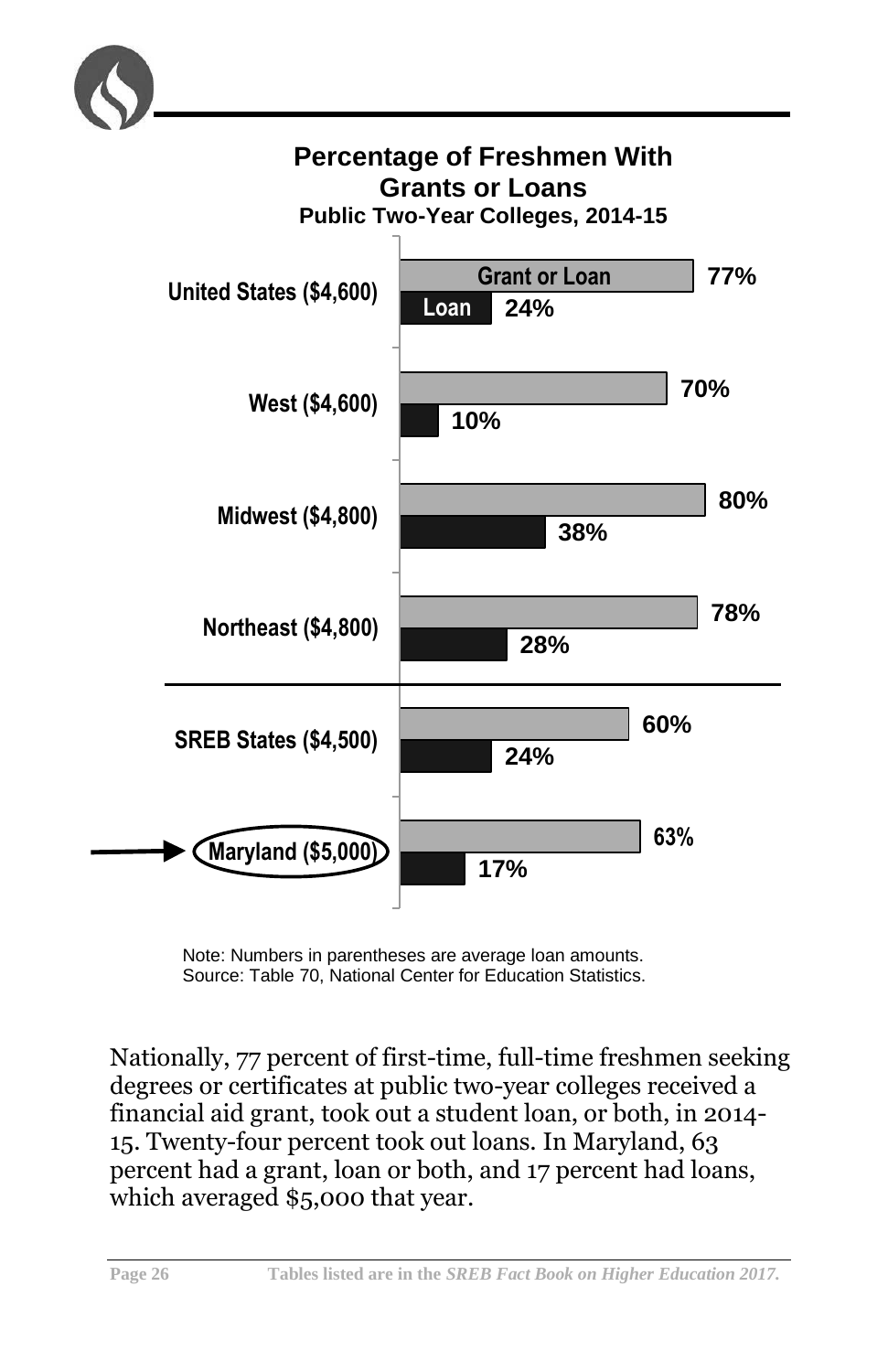

Note: Numbers in parentheses are average loan amounts. Source: Table 69, National Center for Education Statistics.

Nationally, 84 percent of first-time, full-time freshmen seeking undergraduate degrees at public four-year colleges or universities received a financial aid grant, took out a student loan, or both, in 2014-15. Fifty-one percent took out loans. In Maryland, the percentages were 80 and 51, respectively. The average loan amount for Maryland freshmen taking out loans that year was \$7,000.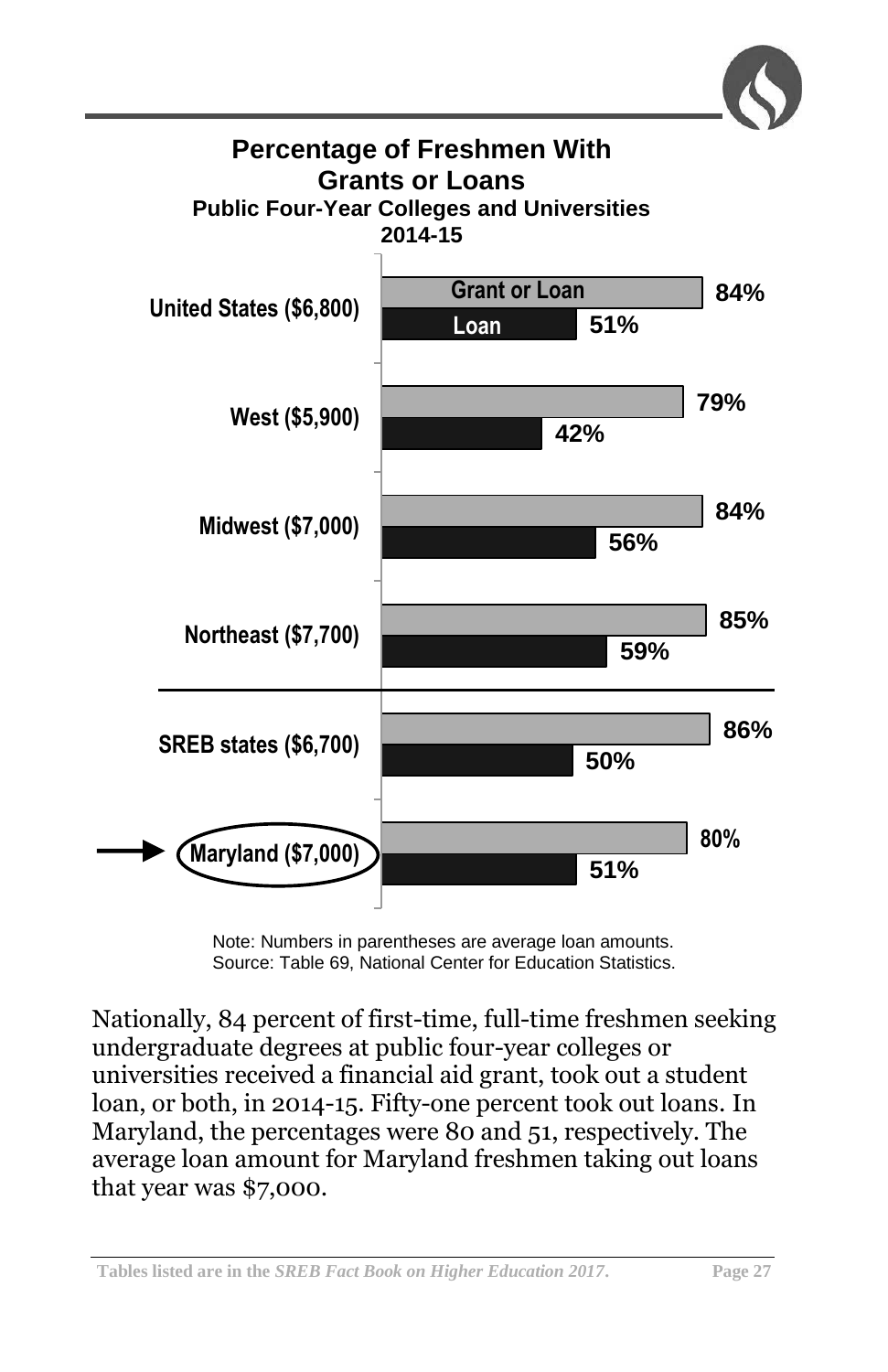

| <b>Cost of Attendance and</b><br><b>Net Price After Grant Aid</b><br>Public Two-Year Colleges, 2014-15 |                                                                                          |                        |
|--------------------------------------------------------------------------------------------------------|------------------------------------------------------------------------------------------|------------------------|
| $\Box$ Grant and scholarship aid                                                                       | Net price                                                                                | Cost of<br>attendance* |
| <b>United States</b><br>West<br><b>Midwest</b><br><b>Northeast</b>                                     | \$7,100<br>\$12,100<br>\$7,300<br>\$12,200<br>\$12,100<br>\$7,600<br>\$13,000<br>\$7,400 |                        |
| <b>SREB</b> states<br><b>South Carolina</b><br>Louisiana                                               | \$11,600<br>\$6,700<br>\$13,100<br>\$7,200<br>\$13,100<br>\$8,200                        |                        |
| Maryland                                                                                               | \$7,700<br>\$12,200                                                                      |                        |
| <b>Oklahoma</b><br><b>Florida</b>                                                                      | \$7,200<br>\$12,200<br>\$7,100<br>\$12,100                                               |                        |
| <b>North Carolina</b>                                                                                  | \$11,900<br>\$7,300                                                                      |                        |
| Virginia<br><b>West Virginia</b>                                                                       | \$7,200<br>\$11,900<br>\$6,700<br>\$11,600                                               |                        |
| <b>Arkansas</b>                                                                                        | \$6,500<br>\$11,600                                                                      |                        |
| Georgia<br><b>Tennessee</b>                                                                            | \$6,200<br>\$11,500<br>\$6,500<br>\$11,400                                               |                        |
| Kentucky                                                                                               | \$11,300<br>\$6,900                                                                      |                        |
| Alabama<br><b>Texas</b>                                                                                | \$11,200<br>\$6,100<br>\$11,000<br>\$6,100                                               |                        |
| <b>Delaware</b><br><b>Mississippi</b>                                                                  | \$7,000<br>\$10,900<br>\$5,300<br>\$10,100                                               |                        |

\*Cost of attendance consists of tuition/fees, books/supplies, room/board and other expenses. Figures are for full-time, degree-/certificate-seeking undergraduates who paid in-state or in-district tuition and received government or institutional scholarships or grants. Source: Table 71, National Center for Education Statistics.

The average net price of college (cost of attendance minus grant and scholarship aid) for full-time, in-state undergraduates at public two-year colleges in the SREB region in 2014-15 was \$6,700, the lowest of any U.S. region. In Maryland, the net price at public two-year colleges was \$7,700.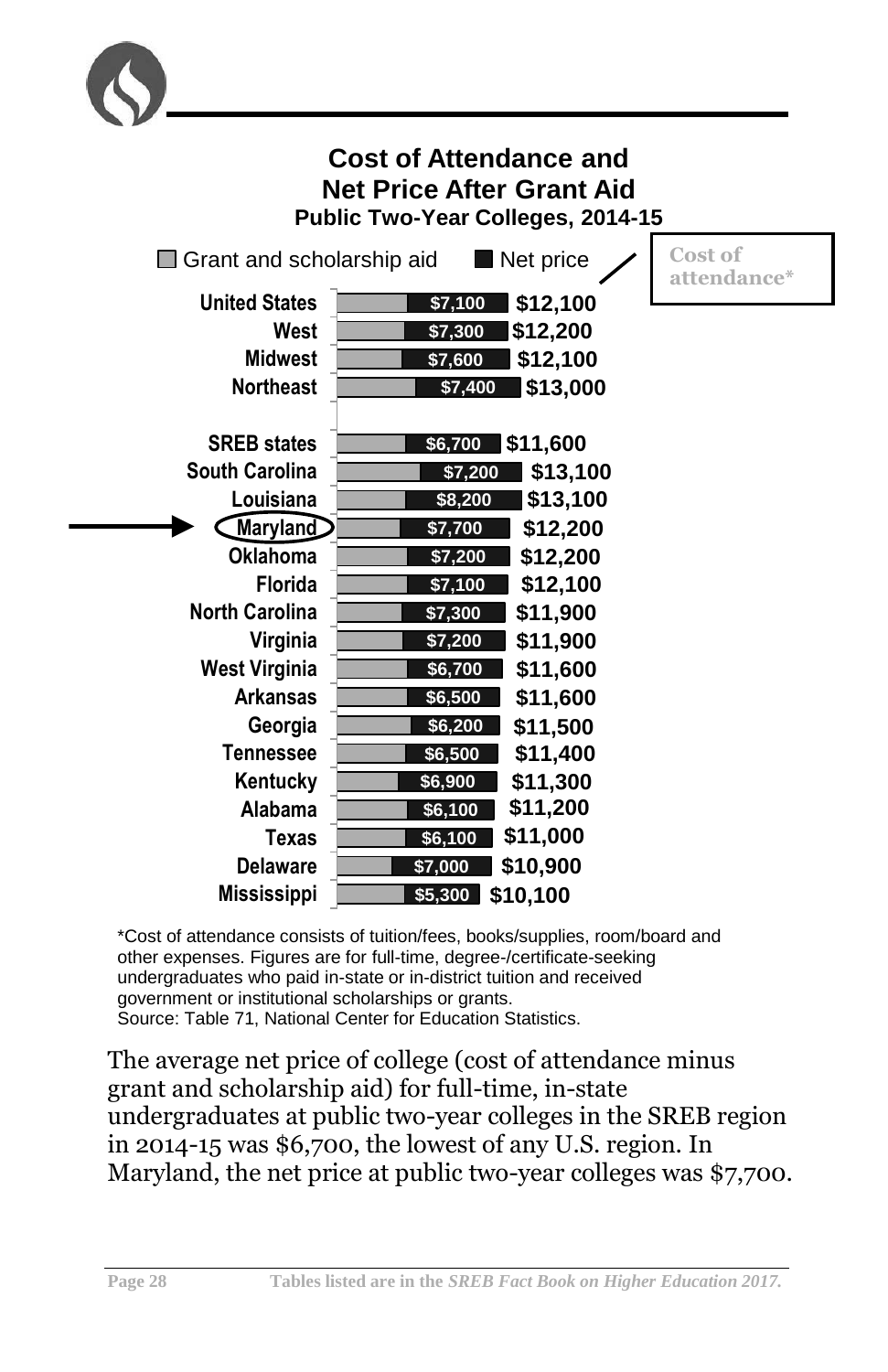

| <b>Cost of Attendance and</b><br><b>Net Price After Grant Aid</b><br><b>Public Four-Year Colleges and Universities</b><br>2014-15<br><b>Cost of</b> |                                                                                                                     |  |  |  |
|-----------------------------------------------------------------------------------------------------------------------------------------------------|---------------------------------------------------------------------------------------------------------------------|--|--|--|
| attendance*<br>Net price<br>$\Box$ Grant and scholarship aid                                                                                        |                                                                                                                     |  |  |  |
| <b>United States</b><br>West<br><b>Midwest</b><br><b>Northeast</b>                                                                                  | \$21,600<br>\$13,600<br>\$22,300<br>\$12,600<br>\$21,800<br>\$14,600<br>\$15,100<br>\$22,900                        |  |  |  |
| <b>SREB</b> states<br>Virginia<br><b>South Carolina</b><br><b>Delaware</b>                                                                          | \$20,700<br>\$13,100<br>\$24,600<br>\$16,900<br>\$24,500<br>\$16,800<br>\$14,700<br>\$23,200                        |  |  |  |
| <b>Maryland</b><br>Tennessee<br><b>Alabama</b><br><b>Mississippi</b>                                                                                | \$14,700<br>\$22,600<br>\$14,100<br>\$22,600<br>\$15,100<br>\$22,400<br>\$13,400<br>\$21,300                        |  |  |  |
| Georgia<br>Kentucky<br><b>Texas</b><br><b>Florida</b>                                                                                               | \$13,700<br>\$20,800<br>\$13,100<br>\$20,600<br>\$11,600<br>\$20,100<br>\$13,600<br>\$19,800                        |  |  |  |
| <b>North Carolina</b><br><b>Oklahoma</b><br><b>Arkansas</b><br>Louisiana<br><b>West Virginia</b>                                                    | \$19,600<br>\$11,100<br>\$12,500<br>\$19,000<br>\$11,600<br>\$18,900<br>\$10,500<br>\$18,500<br>\$9,600<br>\$17,300 |  |  |  |

\*Cost of attendance consists of tuition/fees, books/supplies, room/board and other expenses. Figures are for full-time, degree-/certificate-seeking undergraduates who paid in-state or in-district tuition and received government or institutional scholarships or grants. Source: Table 71, National Center for Education Statistics.

The average net price of college (cost of attendance minus grant and scholarship aid) for full-time, in-state undergraduates at public four-year colleges and universities in the SREB region in 2014-15 was \$13,100. In Maryland, the net price at public four-year colleges was \$14,700.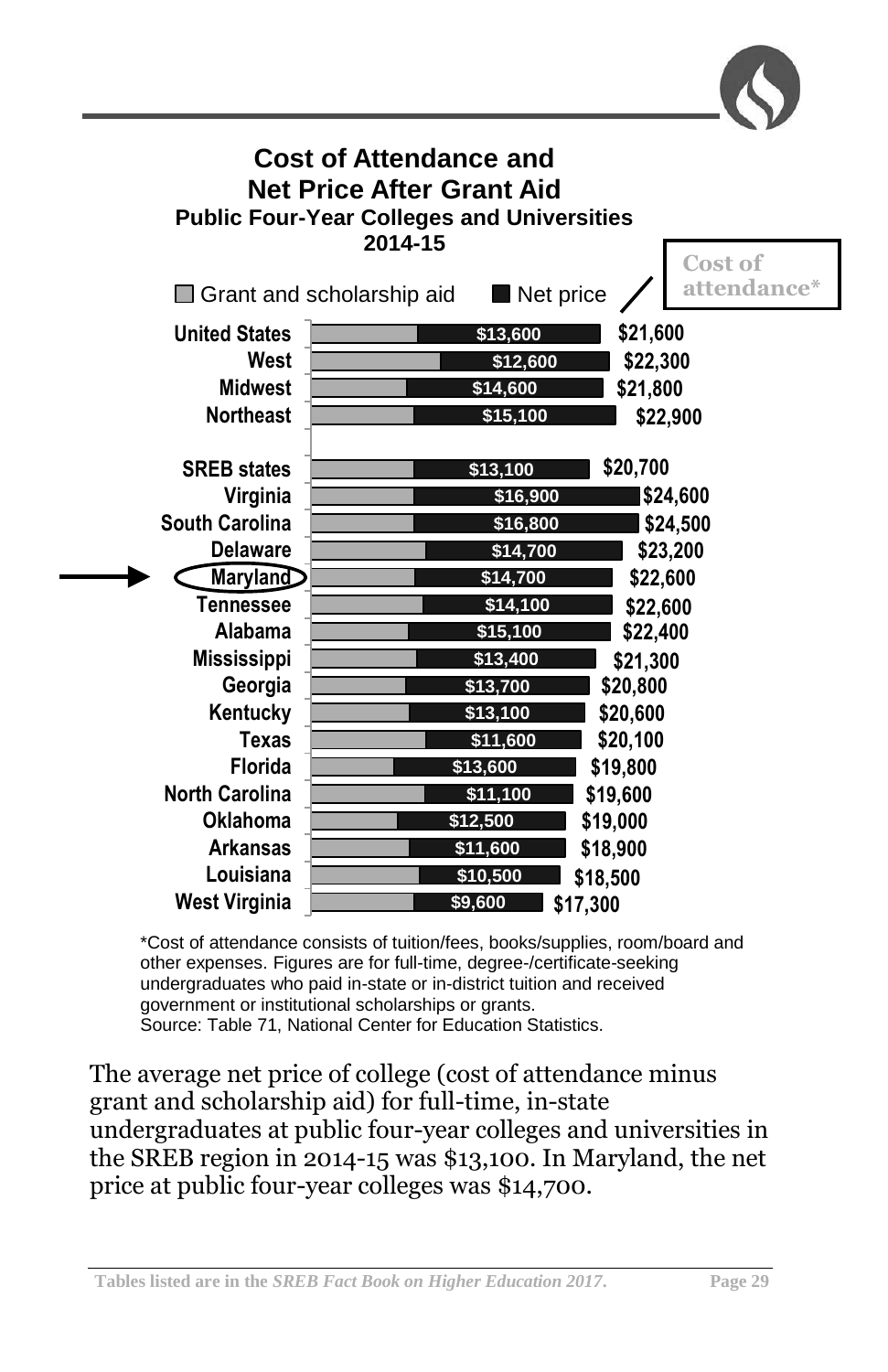



Note: Based on the Higher Education Price Index (HEPI), which increased by 7.1 percent from 2012-13 to 2015-16. Source: Table 89, SREB-State Data Exchange.

In Maryland in 2015-16, funding from state appropriations and tuition and fees per FTE student for public two-year colleges was \$12,300— 16 percent (\$1,700) more than in 2012-13 after adjusting for inflation. The regional average funding per FTE student was \$7,800 — 6 percent (\$500) more than in 2012-13 after adjusting for inflation.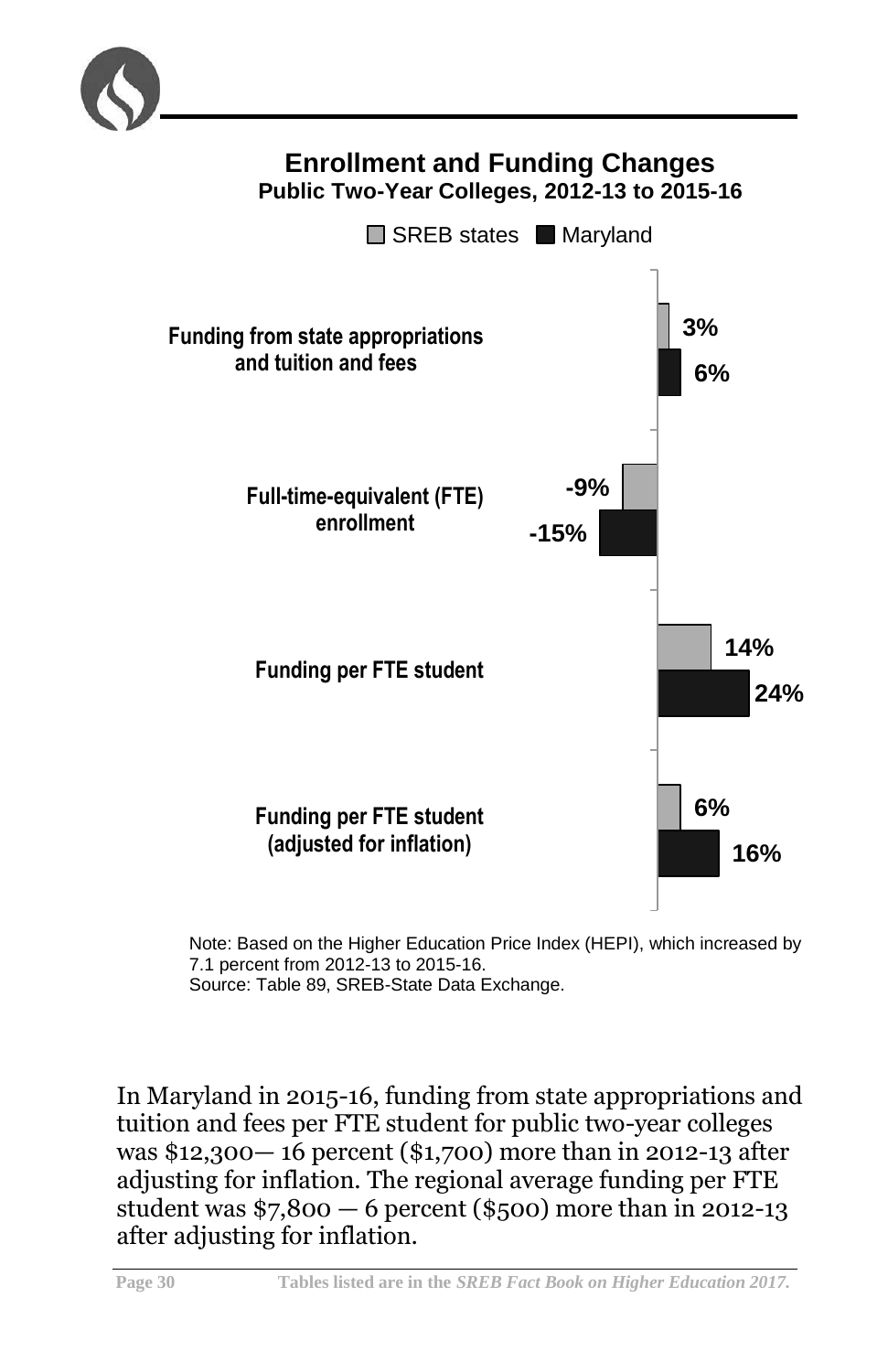

Note: Based on the Higher Education Price Index (HEPI), which increased by 7.1 percent from 2012-13 to 2015-16. Source: Table 89, SREB-State Data Exchange.

In Maryland in 2015-16, funding from state appropriations and tuition and fees per FTE student for public four-year colleges and universities was  $$22,300 - 6$  percent (\$1,300) more than in 2012-13 after adjusting for inflation. The regional average funding per FTE student was \$16,100 — nearly \$900 more than the 2012-13 average after adjusting for inflation.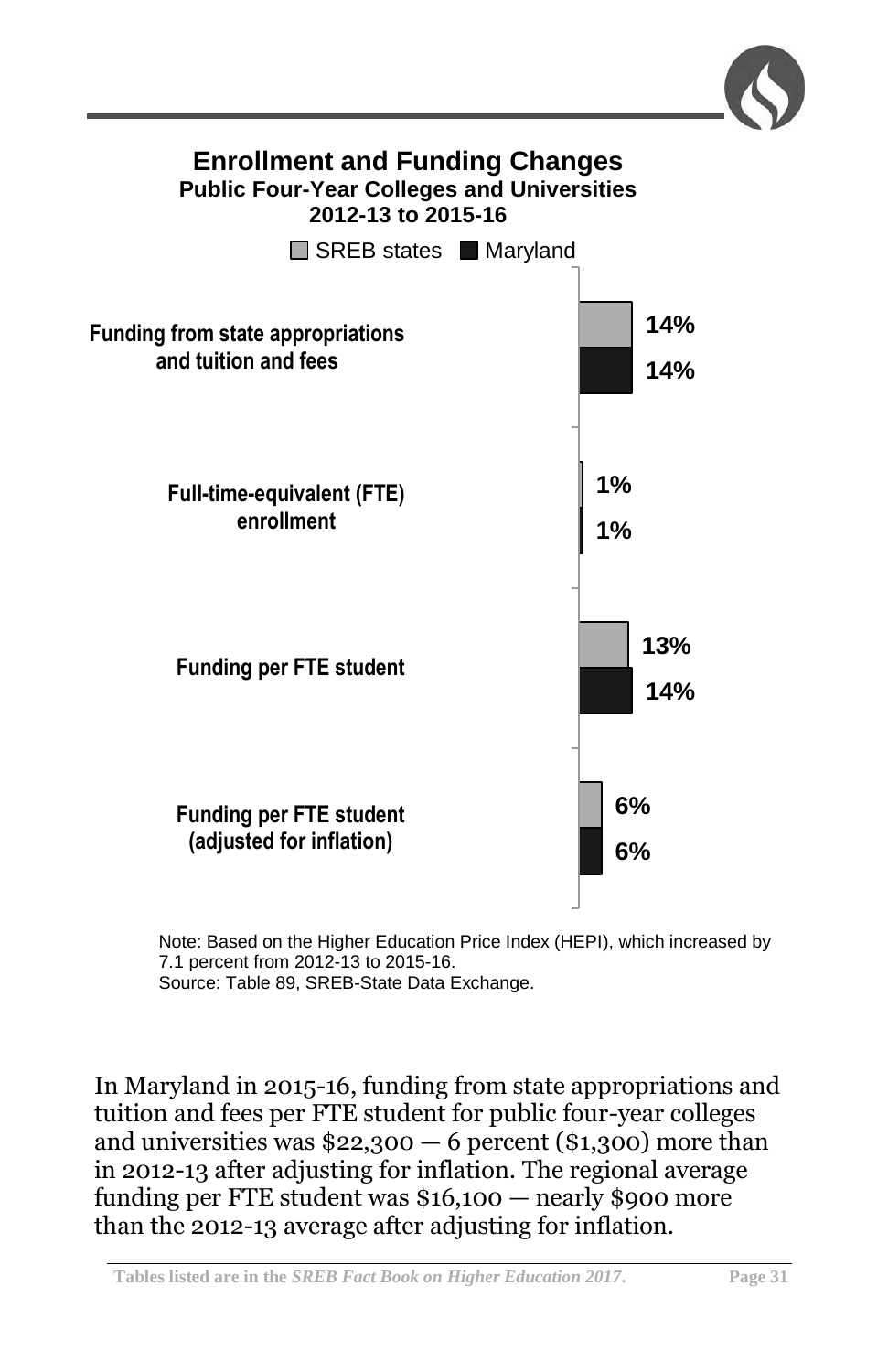



Note: Amounts in parentheses are changes from 2012-13 to 2015-16. Sources: Tables 89-90, SREB-State Data Exchange.

At Maryland's public two-year colleges, state/local appropriations rose \$79.8 million from 2012-13 to 2015-16, while tuition and fee revenue decreased \$19.7 million — for a net funding decrease of \$60.1 million.

At Maryland's public four-year colleges, state appropriations increased \$165.9 million from 2012-13 to 2015-16, while tuition and fee revenue increased \$126.2 million — for a net funding increase of \$292.1 million.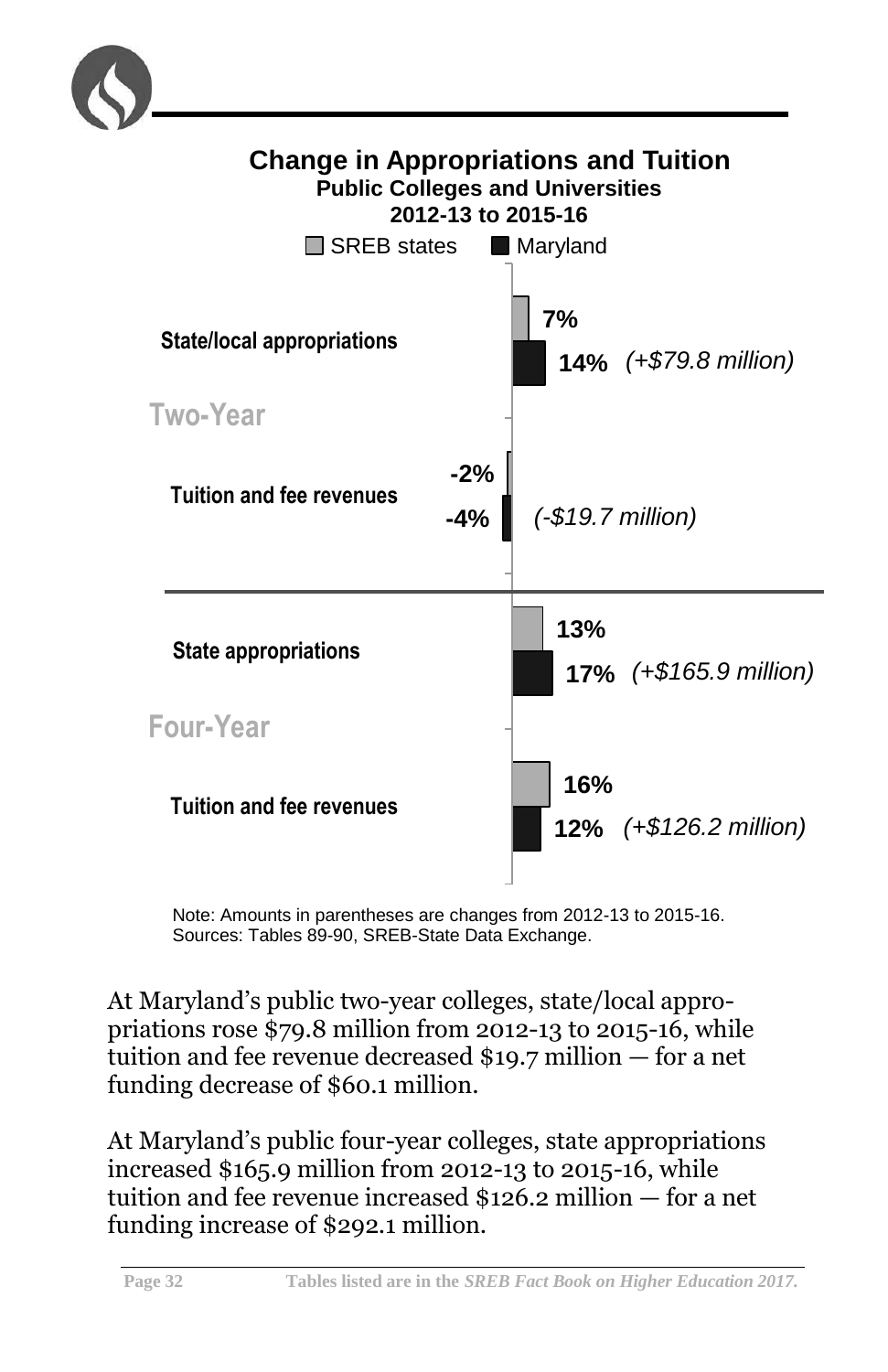# **Changes in Annual Pay**

*(adjusted for inflation)*



Sources: SREB-State Data Exchange, National Center for Education Statistics and U.S. Census Bureau.

College faculty have higher levels of education and higher pay than American workers overall, but public sector faculty salaries have not grown as fast when compared with growth of the average American wage. Faculty salaries at public fouryear colleges in the SREB region were 11 percent higher in 2016 than in 1986 when adjusted for inflation. The average increase for all workers nationwide was 30 percent.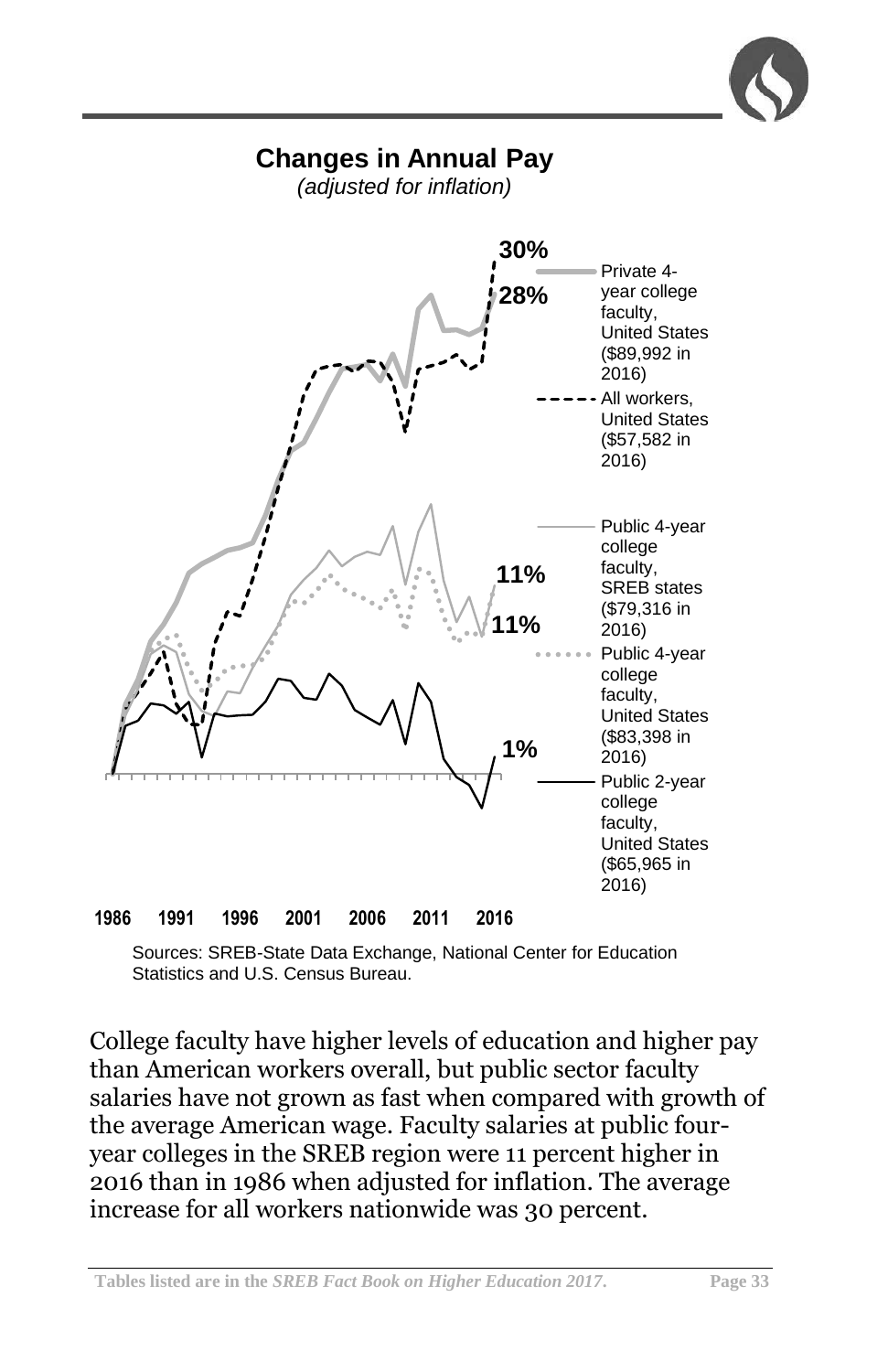



Note: Inflation adjustment based on the academic-year Consumer Price Index, which rose 9.5 percent over the period. Source: Table 84, SREB-State Data Exchange and National Center for Education Statistics.

From 2010-11 to 2015-16, the SREB region's average two-year faculty salary, when adjusted for inflation, decreased 7 percent to \$52,600 and remained lower than the national average of \$60,400. The average salary at public two-year colleges in Maryland declined 11 percent to \$63,900.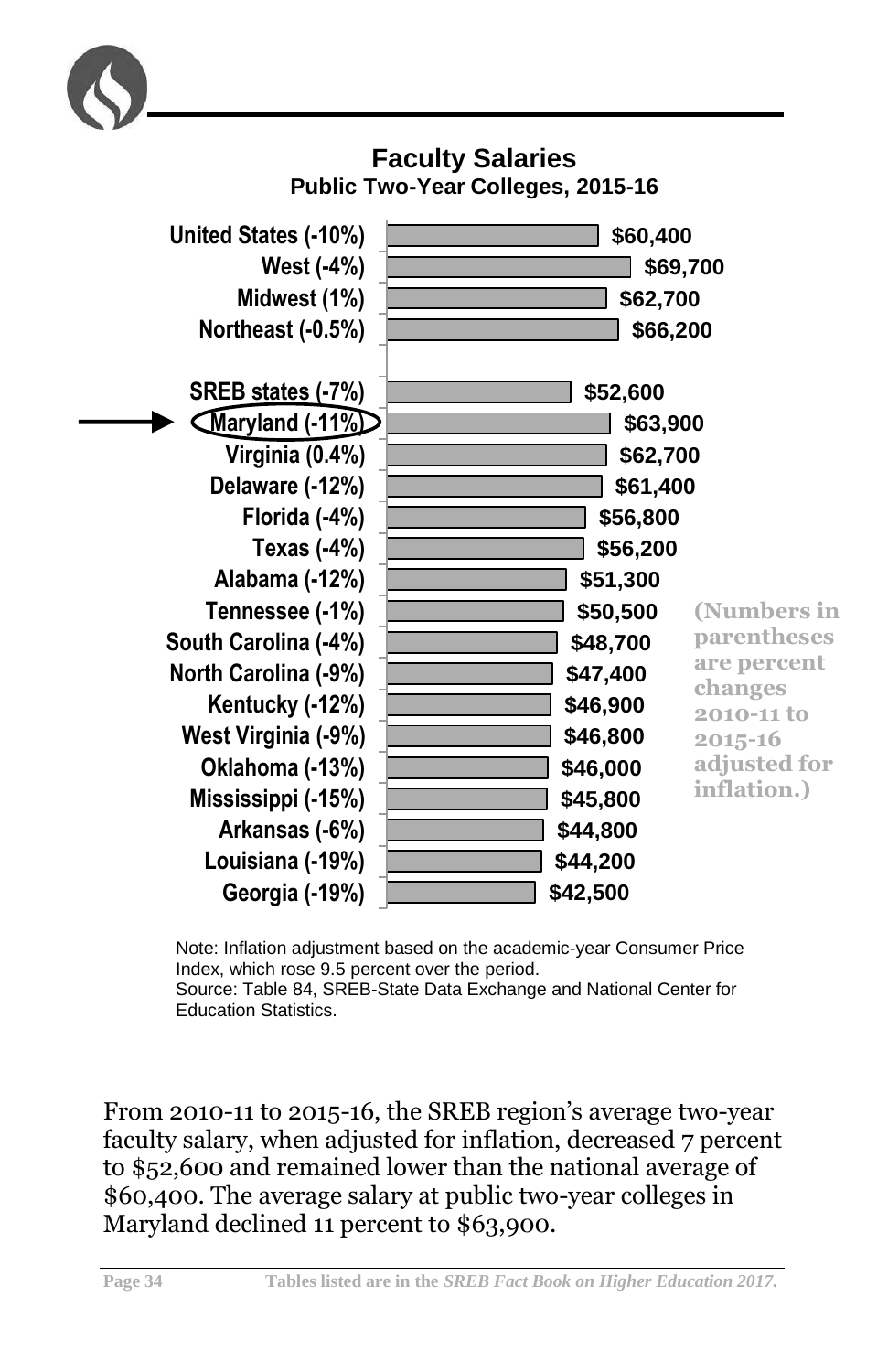

Note: Inflation adjustment based on the academic-year Consumer Price Index, which rose 9.5 percent over the period. Source: Table 83, SREB-State Data Exchange and National Center for Education Statistics.

From 2010-11 to 2015-16, the SREB region's average four-year faculty salary decreased 4 percent to \$79,300 when adjusted for inflation, and remained below the national average of \$83,400. The average salary at public four-year colleges in Maryland fell 1 percent to \$87,200.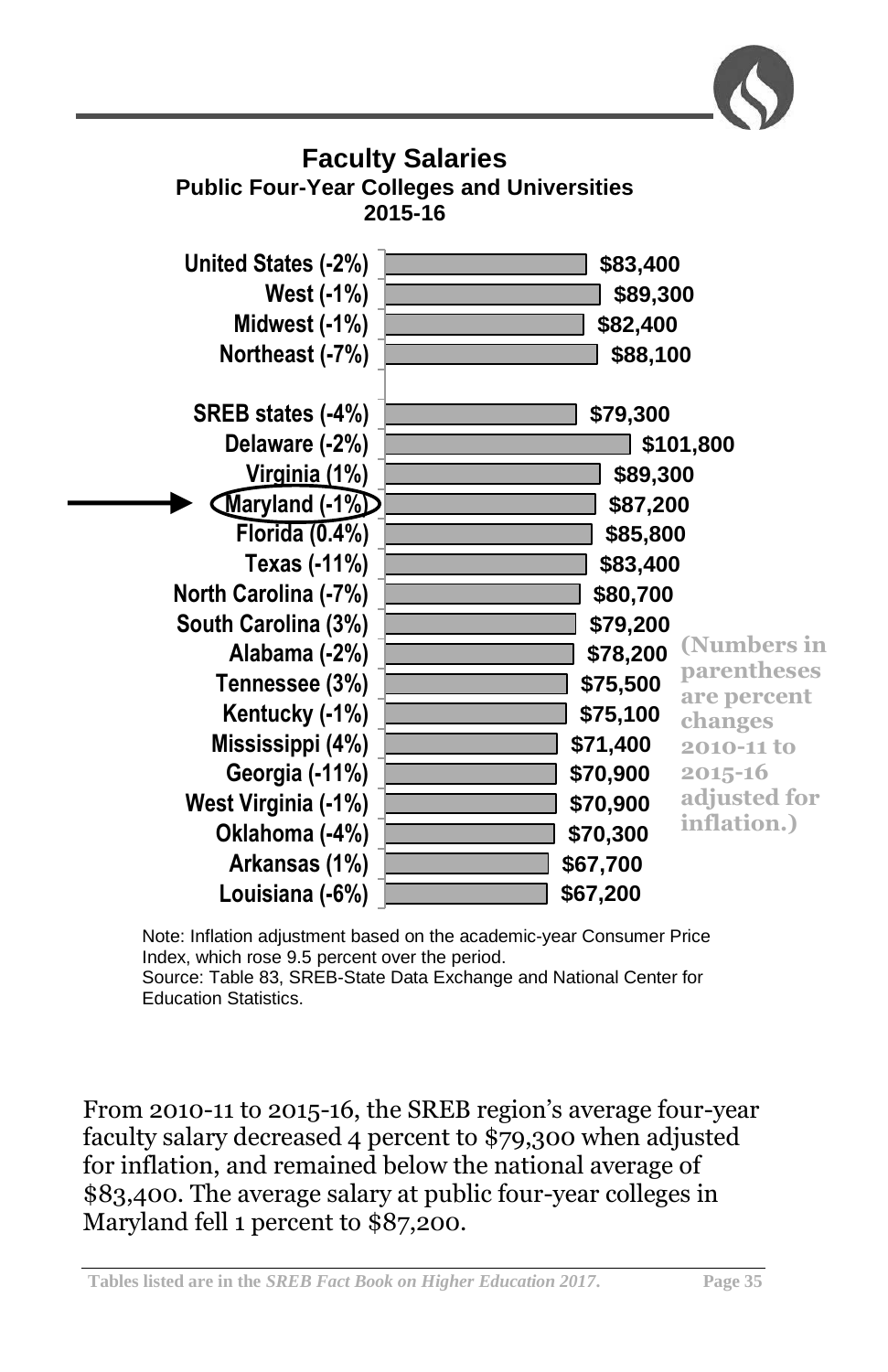

# The College Completion Challenge

### *Improving Education Attainment. Maintaining Affordability. Preparing the Workforce*

The median annual tuition and fees for the SREB region rose once again in 2015-16. The median annual tuition and fees for in-state undergraduates at public four-year institutions in 2015-16 was \$7,632, an increase of 4 percent over 2014-15, adjusting for inflation. At two-year institutions, the median annual tuition and fees for in-state undergraduates was \$3,347 in 2015-16, a 3 percent increase over the prior year. Not all SREB states experienced tuition and fee increases. Florida's \$6,368 annual tuition and required fees represented no increase, after adjusting for inflation. Louisiana, however, experienced a 9 percent increase, after adjusting for inflation.

The increases in tuition and fees outpaced rises in incomes, causing them to add to the overall cost of college. SREB states, however, seem to be taking steps to control the impact of rising tuition and fees. In-state undergraduate tuition and fees at public four-year colleges and universities in the SREB region accounted for 13 percent of annual family income for those in the middle quintile, less than a 1 percentage point increase over 2014-15. In comparison, tuition and fees accounted for 46 percent of annual family income for lowincome families, a 1 percentage point decrease from 2014-15.

Although nationwide student loans represent a lower percentage of total student aid than grants and scholarships, the percentage of first-time, full-time students who took out loans increased about 1 percentage point for both four-year and two-year colleges between 2009-10 and 2014-15. In addition, the percentage of college graduates with student loan debt has increased 4 percentage points between 2009 and 2014 and the average amount owed increased over 33 percent. Thus, students are continuing to take out loans to pay for their college education and, as a result, accumulating more debt. For some, the worry about accumulating this amount of **debt outweighs the benefits of a four-year degree.** 

### **State support for four-year institutions foreshadows start to rebound**

State support for public four-year institutions in the SREB region might be reversing course. It increased 5 percent from 2014-15 to 2015-16 and 13 percent between 2012-13 and 2015-16 for four-year institutions. Prior to that time, SREB four-year institutions had experienced a decline in state appropriations. Two-year colleges have also experienced an increase in state support, with over a 2 percent increase from 2014-15 to 2015-16 and an almost 7 percent rise from 2012-13 to 2015-16.

State funding for postsecondary education also varies by state. For example, state appropriations in Mississippi increased less than 1 percent from 2012-13 to 2016-17 when adjusted for inflation, while state funding in Florida rose 26 percent over the same period, also adjusting for inflation. Seven SREB states experienced decreases in state funding — Arkansas, Delaware, Kentucky, Louisiana, North Carolina, Oklahoma and West Virginia during this period. The decreases ranged from less than 1 percent in Delaware to nearly 25 percent in Oklahoma, after adjusting for inflation.

While education attainment rates have not increased as quickly as policymakers had hoped they would when they set goals earlier in this decade, the signs of progress are evident. Projecting from rising K-12 enrollments in SREB states, increasing enrollments for higher education are likely on the horizon. Stronger high school graduation rates than ever for SREB states boosts the effect of that enrollment growth and means more students will have met the basic college entrance criteria. Better progression rates mean students are staying in postsecondary programs longer. If states can find solutions for the stranglehold that the high cost of college has on students and their families, the education attainment rates that states set as goals might be reachable after all.